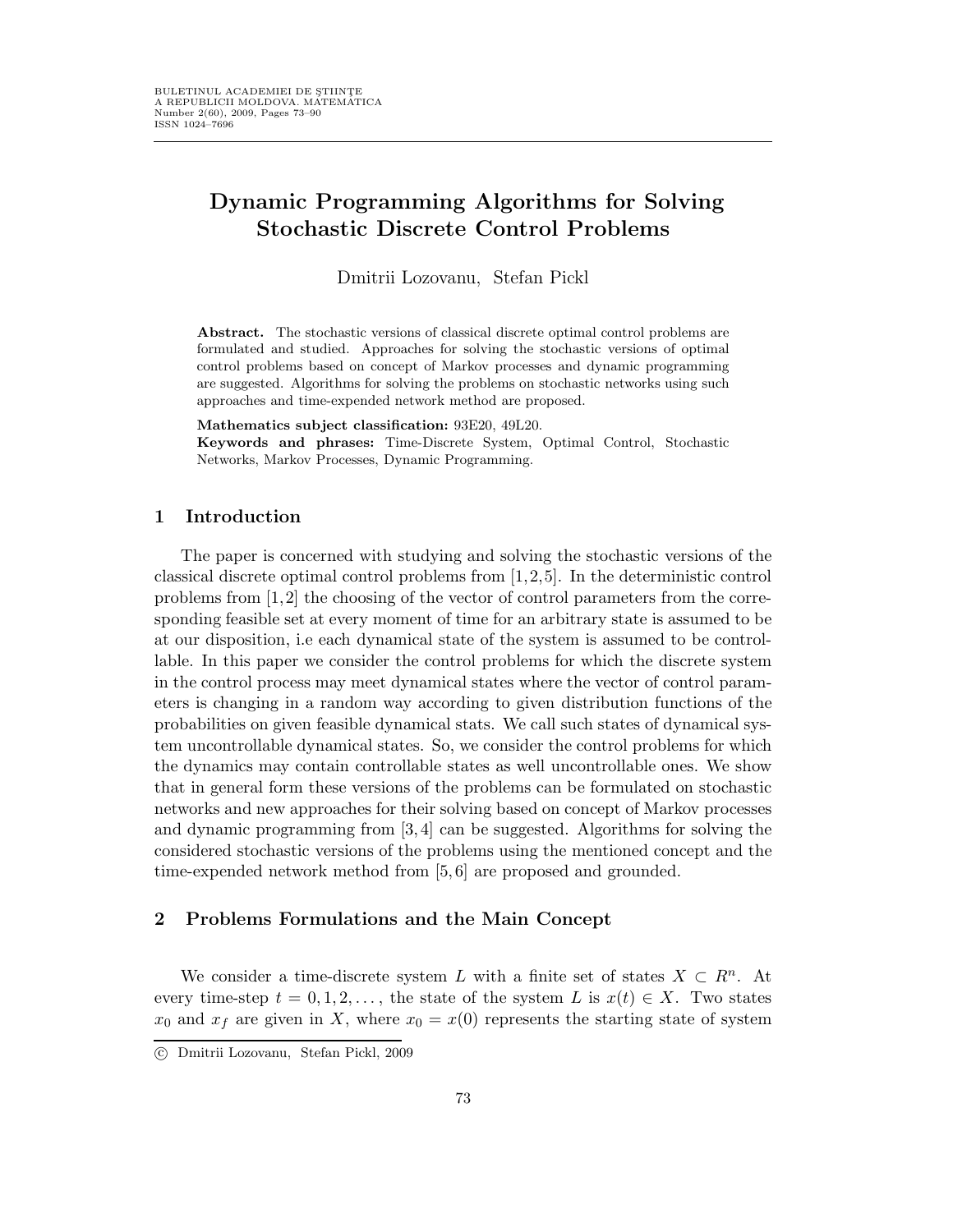L and  $x<sub>f</sub>$  is the state in which the system L must be brought, i.e.  $x<sub>f</sub>$  is the final state of L. We assume that the system L should reach the final state  $x_f$  at the time-moment  $T(x_f)$  such that  $T_1 \leq T(x_f) \leq T_2$ , where  $T_1$  and  $T_2$  are given. The dynamics of the system  $L$  is described as follows

$$
x(t+1) = g_t(x(t), u(t)), \quad t = 0, 1, 2, \dots,
$$
\n(1)

where

$$
x(0) = x_0 \tag{2}
$$

and  $u(t) = (u_1(t), u_2(t), \dots, u_m(t)) \in R^m$  represents the vector of control parameters. For any time-step t and an arbitrary state  $x(t) \in X$  a feasible finite set  $U_t(x(t)) = \{u_{x(t)}^1, u_{x(t)}^2, \ldots, u_{x(t)}^{k(x(t))}\}$  $\begin{bmatrix} x(t) \\ x(t) \end{bmatrix}$ , for the vector of control parameters  $u(t)$  is given, i.e.

$$
u(t) \in U_t(x(t)), \quad t = 0, 1, 2, \dots
$$
\n(3)

We assume that in (1) the vector functions  $g_t(x(t), u(t))$  are determined uniquely by  $x(t)$  and  $u(t)$ , i.e. the state  $x(t + 1)$  is determined uniquely by  $x(t)$  and  $u(t)$  at every time-step  $t = 0, 1, 2, \ldots$ . In addition we assume that at each moment of time t the cost  $c_t(x(t), x(t+1)) = c_t(x(t), g_t(x(t), u(t)))$  of system's transaction from the state  $x(t)$  to the state  $x(t + 1)$  is known.

Let  $x_0 = x(0), x(1), x(2), \ldots, x(t), \ldots$  be a trajectory generated by given vectors of control parameters  $u(0), u(1), \ldots, u(t-1), \ldots$ . Then either this trajectory passes through the state  $x_f$  at the time-moment  $T(x_f)$  or it does not pass through  $x_f$ . We denote

$$
F_{x_0x_f}(u(t)) = \sum_{t=0}^{T(x_f)-1} c_t(x(t), g_t(x(t), u(t)))
$$
\n(4)

the integral-time cost of system's transactions from  $x_0$  to  $x_f$  if  $T_1 \leq T(x_f) \leq$  $T_2$ ; otherwise we put  $F_{x_0x_f}(u(t)) = \infty$ . In [1, 2, 5] have been formulated and studied the following problem: to determine the vectors of control parameters  $u(0), u(1), \ldots, u(t), \ldots$  which satisfy conditions  $(1)$ - $(3)$  and minimize functional  $(4)$ . This problem can be regarded as a control model with controllable states of dynamical system because for an arbitrary state  $x(t)$  at every moment of time the choosing of vector of control parameter  $u(t) \in U_t(x(t))$  is assumed to be at our disposition. In the following we consider the stochastic versions of the control model formulated above. We assume that the dynamical system  $L$  may contain uncontrollable states, i.e. for the system  $L$  there exist dynamical states in which we are not able to control the dynamics of the system and the vector of control parameters  $u(t) \in U_t(x(t))$  for such states is changing in the random way according to given distribution function

$$
p: U_t(x(t)) \to [0, 1], \quad \sum_{i=1}^{k(x(t))} p(u_{x(t)}^i) = 1 \tag{5}
$$

on the corresponding dynamical feasible sets  $U_t(x(t))$ . If we regard arbitrary dynamic state  $x(t)$  of system L at given moment of time t as position  $(x, t)$  then the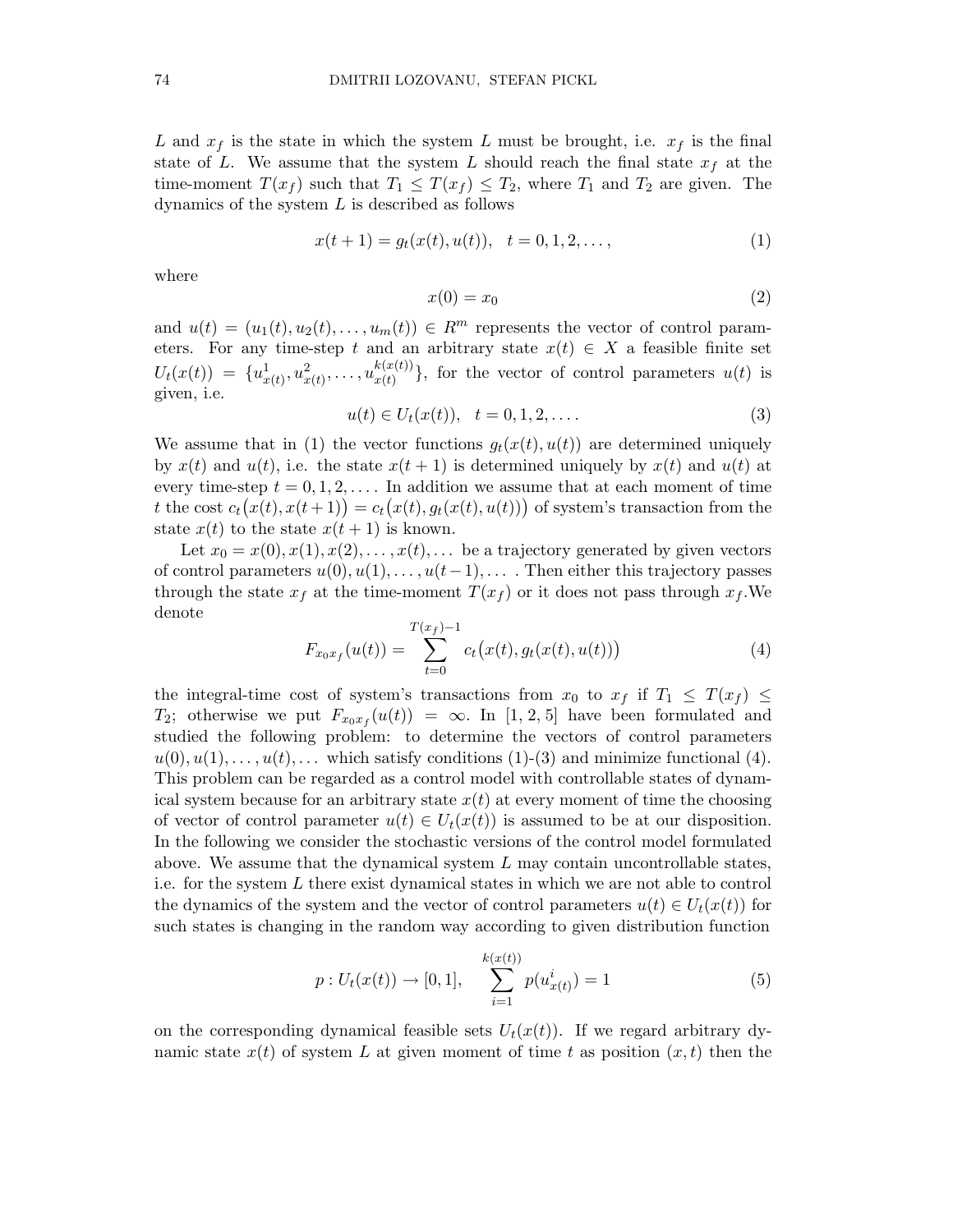$$
Z = \{(x, t) \mid x \in X, \ t = 0, 1, 2, \dots, T_2\}
$$

of dynamical system can be divided into two disjoint subsets

$$
Z = Z^C \cup Z^N \quad (Z^C \cap Z^N = \emptyset),
$$

where  $Z^C$  represents the set of controllable positions of L and  $Z^N$  represents the set of positions  $(x, t) = x(t)$  for which the distribution function (5) of the vectors of control parameters  $u(t) \in U_t(x(t))$  are given. This mean that the dynamical system L works as follows. If the starting point belongs to controllable positions then the decision maker fixes a vector of control parameter and we obtain the state  $x(1)$ . If the starting state belongs to the set of uncontrollable positions then the system passes to the next state in a random way. After that if at the time-moment  $t = 1$ the state  $x(1)$  belong to the set of controllable positions then the decision maker fixes the vector of control parameter  $u(t) \in U_t(x(t))$  and we obtain the state  $x(2)$ . If  $x(1)$  belongs to the set of uncontrollable positions then the system passes to the next state in a random way and so on. In this dynamic process the final state may be reached at given moment of time with a probability which depend on the control of the system in the deterministic states as well as the expectation of integral time cost by trajectory depends on control of the system in these states. The main results of this paper are concerned with studying and solving the following problems.

**1.** For given vectors of control parameters  $u(t) \in U_t(x(t))$ ,  $x(t) \in Z^C$ , to determine the probability that the dynamical system L with given starting state  $x_0 = x(0)$ will reach the final state  $x_f$  at the moment of time  $T(x_2)$  such that  $T_1 \leq T(x_f) \leq T_2$ . We denote this probability  $P_{x_0}(u(t), x_f, T_1 \le T(x_f) \le T_2$ ; if  $T_1 = T_2 = T$  then we use the the notation  $P_{x_0}(u(t), x_f, T)$ .

**2.** To find the vectors of control parameters  $u^*(t) \in U_t(x(t)), x(t) \in Z^C$  for which the probability in problem 1 is maximal. We denote this probability we denote  $P_{x_0}(u^*(t), x_f, T_1 \leq T(x_f) \leq T_2)$ ; in the case  $T_1 = T_2 = T$  we shall use the notation  $P_{x_0}(u^*(t), x_f, T)$ .

**3.** For given vectors of control parameters  $u(t) \in U_t(x(t))$ ,  $x(t) \in Z^C$  and given number of stages  $T$  to determine the expectation of integral-time of system's transactions within T stages for system L with staring state  $x_0 = x(0)$ . We denote this expectation  $C_{x_0}(u(t),T)$ .

4. To determine the vectors of control parameters  $u^*(t) \in U_t(x(t)), x(t) \in Z^C$ for which the expectation of integral-time cost for dynamical system in problem 3 is minimal. We denote this expectation  $C_{x_0}(u^*(t), x_f, T)$ .

**5.** For given vectors of control parameters  $u(t) \in U_t(x(t))$ ,  $x(t) \in Z^C$ , to determine the expectation of integral-time cost of system's transactions from starting state  $x_0$  to final state  $x_f$  when the final state is reached at the time-moment  $T(x_f)$ such that  $T_1 \leq T(x_f) \leq T_2$ . We denote this expectation  $C_{x_0}(u(t), x_f, T_1 \leq T(x_f) \leq T(x_f)$  $(T_2)$ ; if  $T_1 = T_2 = T$  then we denote  $C_{x_0}(u(t), x_f, T)$ .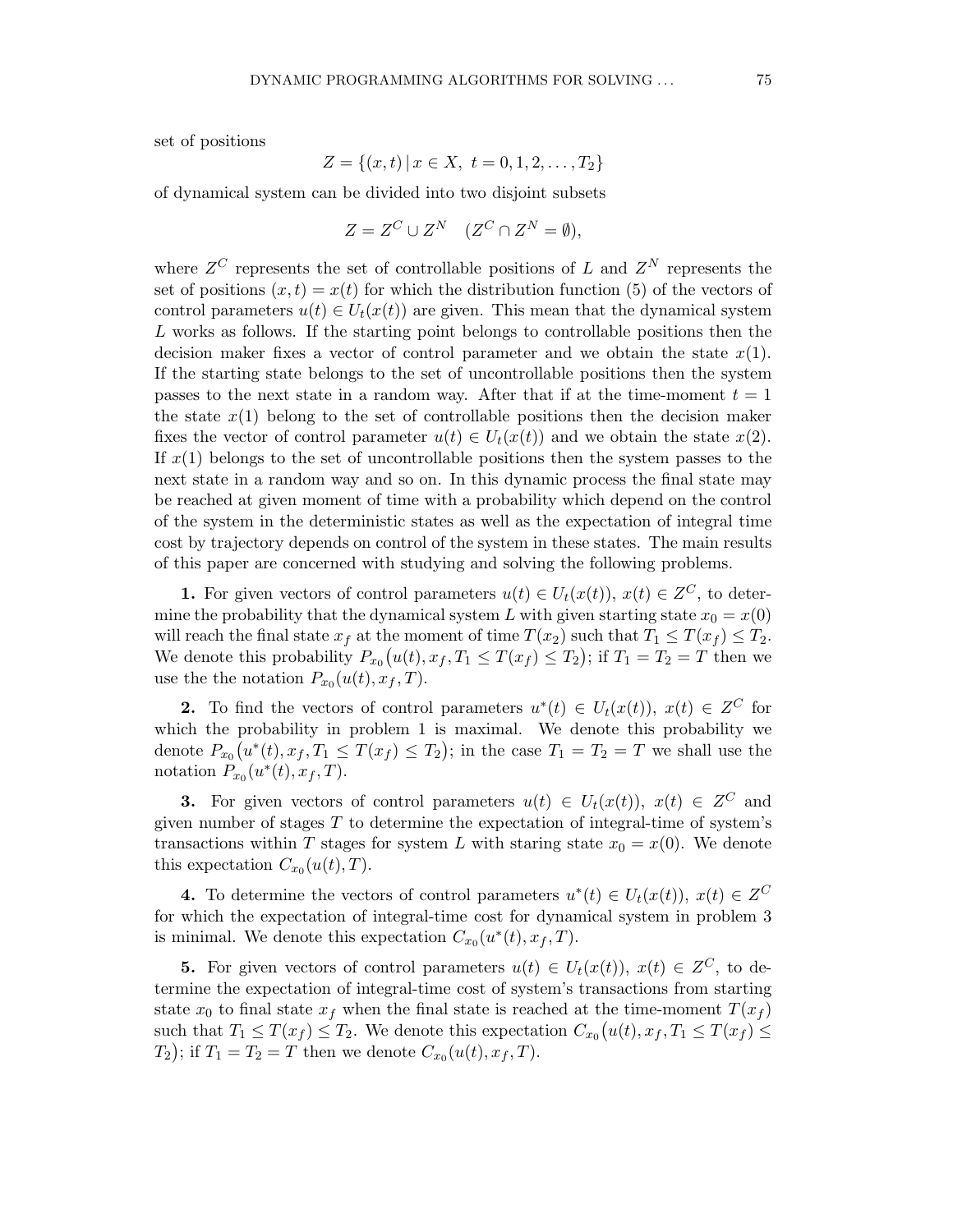**6.** To determine the vectors of control parameters  $u^*(t) \in U_t(x(t)), x(t) \in Z^C$ for which the expectation of integral-time cost of system's transactions in problem 5 is minimal. We denote this expectation  $C_{x_0}(u^*(t), x_f, T_1 \le T(x_f) \le T_2)$ ; in the case  $T_1 = T_2 = T$  we shall use the notation  $C_{x_0}(u^*(t), x_f, T)$ .

It is easy to observe that problems 1-6 extend and generalize a large class of deterministic and stochastic dynamic problems including problems from [1,2,4]. The problems from [4] related to finite Markov processes became problems 1–3 in the case when  $Z^C = \emptyset$  and the probabilities  $p(u_{x(t)}^i)$  do not depend on time but depend only on states; the discrete optimal control problems from [1, 2] became problems 4-6 in the case  $Z^N = \emptyset$ . In the following we propose algorithms for solving the problem formulated above based on results from  $[1, 2, 4]$  and time-expended method from  $[5, 6]$ .

### 3 Some Auxiliary Results and Definitions of the Basic Notions

In this section we describe some auxiliary results concerned with calculation of the state probabilities in a simple finite Markov processes and make more precise some basic definitions for our control problems. We shall use these results and the specification of the basic notion we shall use in next sections for a strict argumentation of the algorithms for solving problems 1-6.

### 3.1 Determining the State Probabilities of the Dynamical System in Finite Markov Processes

We consider a dynamical system with the set of states  $X$  where for every state  $x \in X$  are given the probabilities  $p_{x,y}$  of system's passage from x to another states  $y \in X$  such that  $\sum$ y∈X  $p_{x,y} = 1$ . Here the probabilities  $p_{x,y}$  do not depend on time, i.e. we have a simple Markov process determined by the stochastic matrix of probabilities  $P = (p_{x,y})$  and the starting state  $x_0$  of dynamical system. The probability  $P_{x_0}(x,t)$ of system's passage from the state  $x_0$  to an arbitrary state  $x \in X$  by using given t unite of time is defined and calculated on the basis of the following recursive formula [4]

$$
P_{x_0}(x, \tau + 1) = \sum_{y \in X} P_{x_0}(y, \tau) p_{y,x}, \quad \tau = 0, 1, 2, \dots, t
$$

where  $P_{x_0}(x_0,0) = 1$  and  $P_{x_0}(x,0) = 0$  for  $x \in X \setminus \{x_0\}$ . In the case when the probabilities of system's passage from one state to another depend on time we have a non-stationary process defined by a dynamic matrix  $P(t) = (p_{x,y}(t))$  which describe this process. If this matrix is stochastic for every moment of time  $t = 0, 1, 2, \ldots$ , then the state probabilities  $P_{x_0}(x,t)$  can be defined and calculated by using a formula obtained similarly from written one changing  $p_{x,y}$  by  $p_{x,y}(\tau)$ .

Now let us show how to calculate the probability of systems passage from the state  $x_0$  to the state x when x is reached at the time moment  $T(x)$  such that  $T_1 \leq T(x) \leq T_2$  where  $T_1$  and  $T_2$  are given. So, we are seeking for the probability that the system  $L$  will reach the state  $x$  at least at one of the moments of time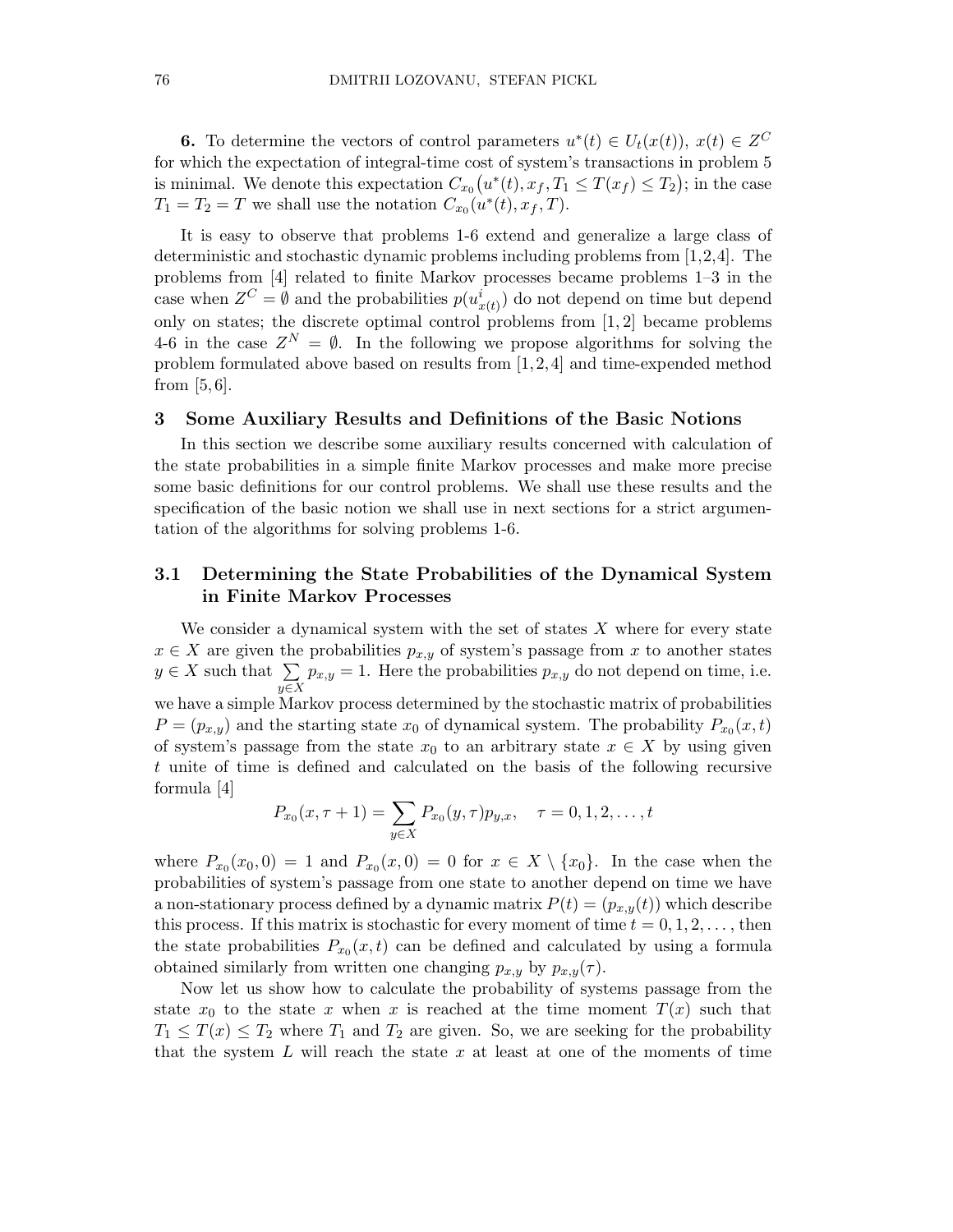$T_1, T_1 + 1, \ldots, T_2$ . We denote this probability  $P_{x_0}(x, T_1 \leq T(x) \leq T_2)$ . For this reason we shall give the graphical interpretation of the simple Markov processes by using the random graph of state transitions  $GR = (X, ER)$ . In this graph each vertex  $x \in X$  corresponds to a state of dynamical system and a possible system passage from one state x to another state y with positive probability  $p_{x,y}$  is represented by the directed edge  $e = (x, y) \in ER$  from x to y; to directed edges  $(x, y) \in ER$  in G the corresponding probabilities  $p_{x,y}$  are associated. It is evident that in the graph  $GR$ each vertex x contains at least one leaving edge  $(x, y)$  and  $\Sigma$ y∈X  $p_{x,y} = 1$ . In general

we will consider also the stochastic process which may stop if one of the states from given subset of states of dynamical system is reached. This means that the random graph of such process may contain the deadlock vertices. So, we consider the stochastic process for which the random graph may contains the deadlock vertices and  $\Sigma$ y∈X  $p_{x,y} = 1$  for the vertices  $x \in X$  which contain at least one leaving directed edge. Such random graphs do not correspond to Markov processes and the matrix of probability  $P$  contains rows with zero components. Nevertheless the probabilities  $P_{x_0}(x,t)$  in the both cases of the considered processes can be calculated on the basis of recursive formula given above. In the next sections we can see that the state probabilities of the system can be also calculated starting from final state by using the backward dynamic procedure.In the following the random graph with given probability function  $p : ER \to R$  on edge set ER and given distinguished vertices which correspond to starting and final states of dynamical system we be called the stochastic network. Further we shall use the stochastic networks for calculation of the probabilities  $P_{x_0}(x,T_1 \leq T(x) \leq T_2)$ .

Lemma 1. Let be given a Markov process determined by stochastic matrix of probabilities  $P = (p_{x,y})$  and the starting state  $x_0$ . Then the following formula holds:

$$
P_{x_0}(x, T_1 \le T(x) \le T_2) = P_{x_0}(x, T_1) + P_{x_0}^{T_1}(x, T_1 + 1) +
$$
  
+ 
$$
P_{x_0}^{T_1, T_1 + 1}(x, T_1 + 1) + \dots + P_{x_0}^{T_1, T_1 + 1, \dots, T_2 - 1}(x, T_2)
$$
(6)

where  $P_{x_0}^{T_1,T_1+1,\ldots,T_1+i-1}(x,T_1+i), i = 1,2,\ldots,T_2-T_1$ , is the probability that the system L will reach the state x from  $x_0$  by using  $T_1 + i$  transactions and it does not pass through x at the moments of times  $T_1, T_1 + 1, T_1 + 2, \ldots, T_1 + i - 1$ .

*Proof.* Taking into account that  $P_{x_0}(x,T_1 \leq T(x) \leq T_1 + i$  expresses the probability of the system L to reach from  $x_0$  the state x at least at one of the moments of time  $T_1, T_1 + 1, \ldots, T_1 + i$  we can write the following recursive formula

$$
P_{x_0}(x, T_1 \le T(x) \le T_1 + i) = P_{x_0}(x, T_1 \le T(x) \le T_1 + i - 1) +
$$

$$
+P_{x_0}^{T_1,T_1+1,\ldots,T_1+i-1}(x,T_1+i). \tag{7}
$$

Applying  $T_2 - T_1$  times this formula for  $i = 1, 2, ..., T_2 - T_1$  we obtain the equality (6). $\Box$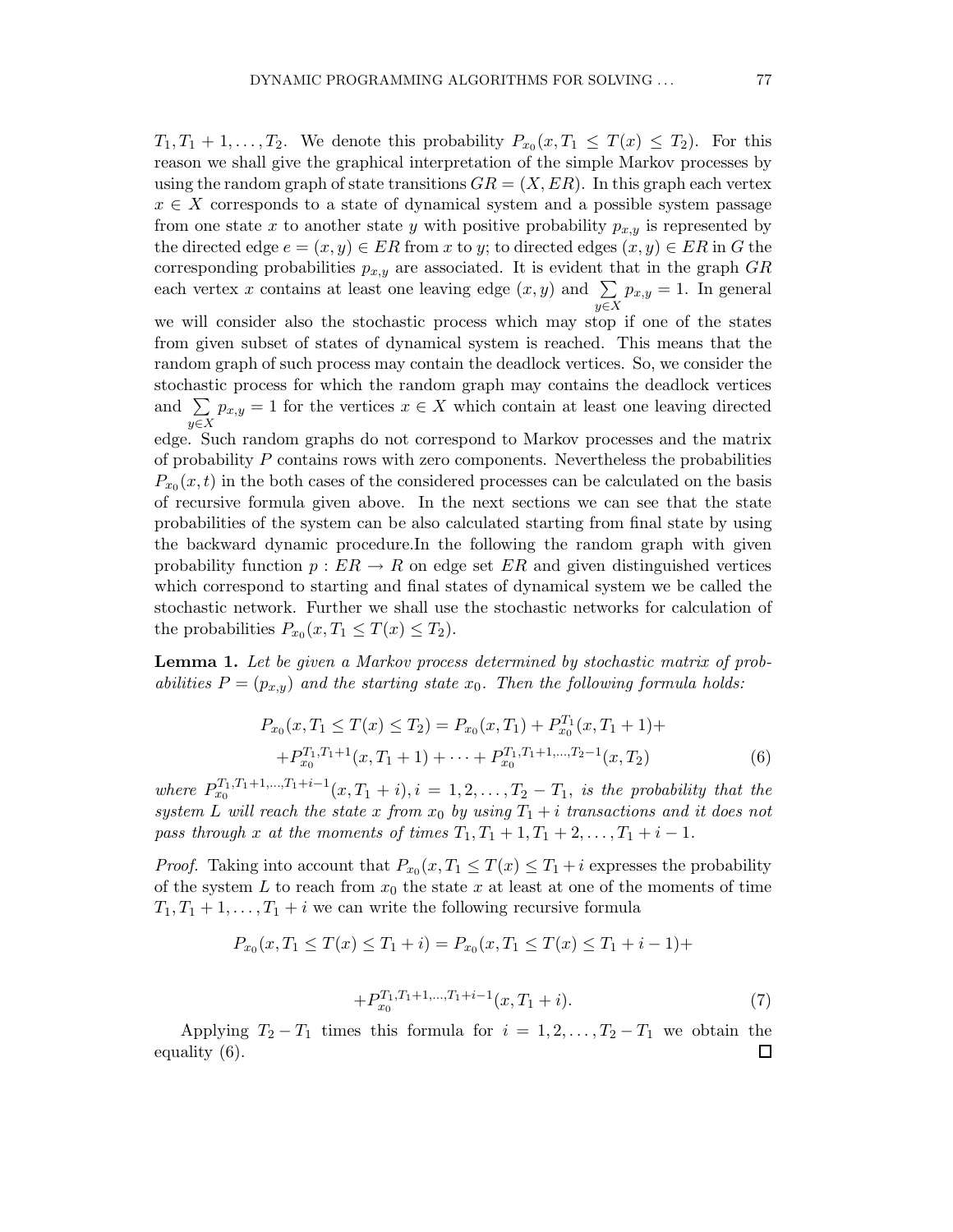Note that formula 6 and 7 couldn't be used directly for calculation of the probability  $P_{x_0}(x,T_1 \leq T(x) \leq T_2)$ . Nevertheless we can see that such representation of the probability  $P_{x_0}(x,T_1 \leq T(x) \leq T_2)$  in the time expended network method will allow to ground a suitable algorithms for calculation of this probability and to develop new algorithms for solving problems from Section 2.

**Corollary 1.** If the state x of dynamical system L in random graph  $GR = (X, ER)$ corresponds to a deadlock vertex then

$$
P_{x_0}(x, T_1 \le T(x) \le T_2) = \sum_{t=T_1}^{T_2} P_{x_0}(x, t).
$$
\n(8)

Let  $X_f$  be a subset of X and assume that at the moment of time  $t = 0$  the system L is in the state  $x_0$ . Denote by  $P_{x_0}(X_f, T_1 \leq T(X_f) \leq T_2)$  the probability that at least one of the states  $x \in X_f$  will be reached at the time moment  $T(x)$  such that  $T_1 \leq T(x) \leq T_2$ . Then the following corollary holds.

**Corollary 2.** If the subset of states  $X_f \subset X$  of dynamical system L in the random graph  $GR = (X, ER)$  corresponds to the subset of deadlock vertices then for the probability  $P_{x_0}(X_f,T_1 \leq T(X_f) \leq T_2)$  the following formula holds

$$
P_{x_0}(X_f, T_1 \le T(X_f) \le T_2) = \sum_{x \in X_f} \sum_{t=T_1}^{T_2} P_{x_0}(x, t).
$$
\n(9)

# 3.2 Determining the Expectation of Integral-time cost of system's transactions in Finite Markov Processes

In order to define strictly the expectation of integral-time cost for dynamical system in problems 3-6 we need to introduce the notion of expectation of integral-time cost for finite Matkov processes with cost function on the set of state's transaction of dynamical system. We introduce this notion we introduce in the same way as the total expected earning in the Markov processes with rewards introduced in [4]. We consider a simple Marcov process determined by the stochastic matrix  $p = (p_{x,y})$ and starting state  $x_0$  of system L. Assume that for arbitrary two states  $x, y \in X$  of the dynamical system is given the value  $c_{x,y}$  which we treat as the cost of system L to pass from the state x to the state y. The matrix  $C = (c_{x,y})$  is called the matrix of the costs of system's transactions for the dynamical system. Note that in [4] the values  $c_{x,y}$  for given x are treated as the "earning" of the system's transaction from the state x to the states  $y \in X$  and the corresponding Markov process with associated matrix C is called Markov process with reward. The Markov process with associated cost matrix C generates a sequence of costs when the system makes transactions from one state to another. Thus the cost is a random variable with a probability distribution induced by the probability relations of the Markov process. This means that for the system  $L$  the integral-time cost during  $T$  transactions is a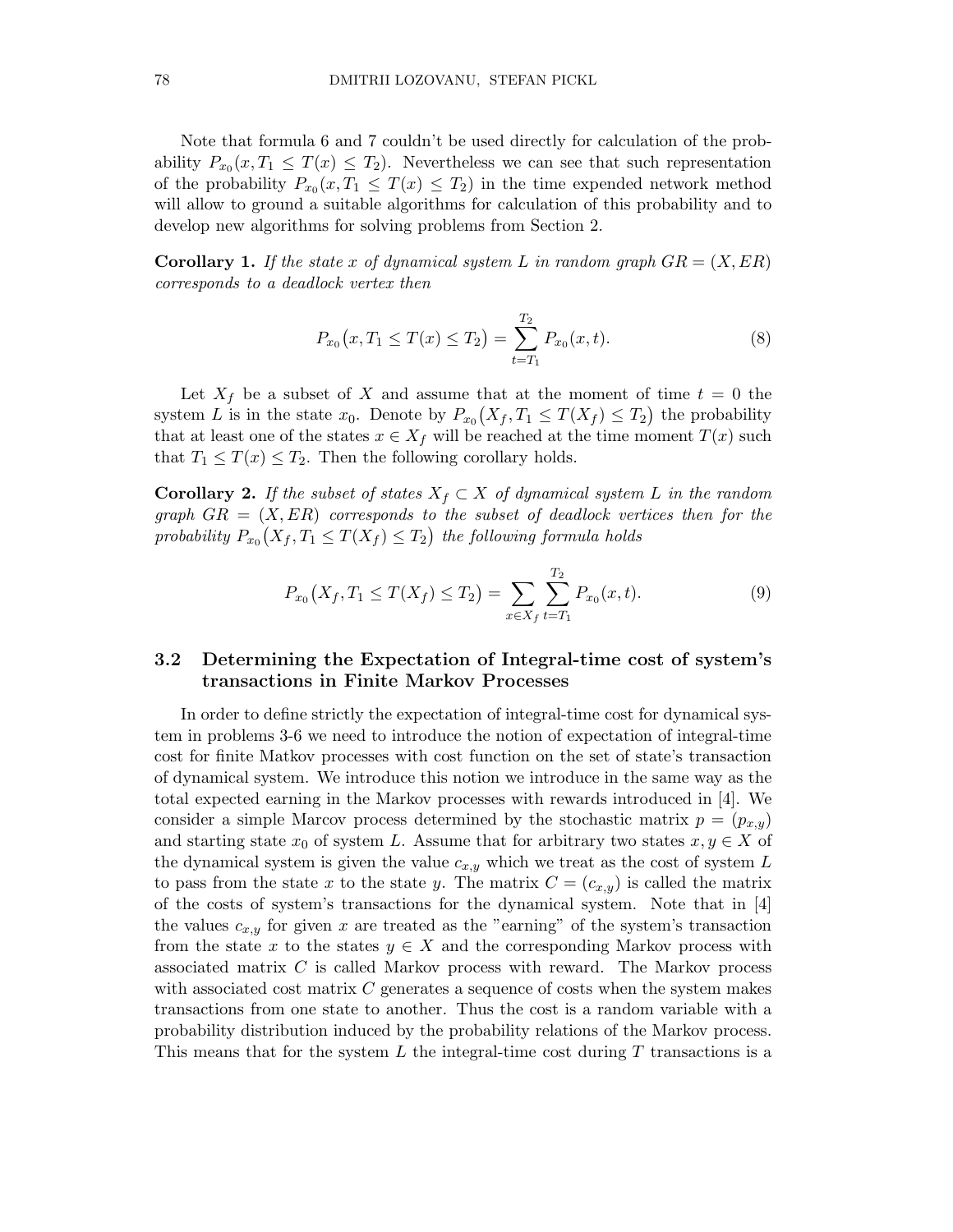random variable for which the expectation can be defined. We denote the expectation of integral-time cost in such process by  $C_{x_0}(T)$ . So,  $C_{x_0}(T)$  expresses the expected integral-time cost of the system in the next  $T$  transactions if the system at the starting moment of time is in the state  $x_0 = x(0)$ . For an arbitrary  $x \in X$ the values  $C_x(\tau)$  are defined strictly and calculated on the basis of the following recursive formula

$$
C_x(\tau) = \sum_{y \in Y} p_{x,y}(c_{x,y} + C_y(\tau - 1)), \quad \tau = 1, 2, \dots, t
$$

where  $C_x(0) = 0$  for every  $x \in X$ . This formula can be treated in the similar way as formula for calculation the total earning in the Markov processes with rewards [4]. The expression  $c_{x,y} + C_y(\tau - 1)$  means that if the system makes transaction from the state x to the state y then it spends the amount  $c_{x,y}$  plus the amount it expects to spend during the next  $\tau - 1$  transactions when the system start transactions in the state y at the moment of time  $\tau = 1$ . Taking into account that in the state x the system makes transactions in the random way with the probability distribution  $p_{x,y}$  we obtain that the values  $c_{x,y} + C_y(\tau - 1)$  should be weighted by the probabilites of transactions  $p_{x,y}$ . In the case of the non-stationary process, i.e. when the probabilities and the costs are changing in time, the expectation of integral-time cost of dynamical system is defined and calculated in similar way; in formula written above we should change  $p_{x,y}$  by  $p_{x,y}(\tau)$  and  $c_{x,y}$  by  $c_{x,y}(t)$ .

# 3.3 Definition of the State Probability and The Expectation of Integral time cost in Control Problems 1–6

Using the definitions from previous subsections we can now specify the notions of state probabilities  $P_{x(0)}(u(t), x, T)$ ,  $P_{x(0)}(u(t), x_f, T_1 \leq T(x_f) \leq T_2)$  and the expectations of integral-time cost  $C_{x(0)}(u(t),T)$ ,  $C_{x(0)}(u(t),x_f,T)$ ,  $C_{x(0)}(u(t),x_f,T_1 \leq$  $T(x_f) \leq T_2$ ) in problems 1-6. First of all we stress our attention to the definition of probability  $P_{x_0}(u(t), x, T)$ . For given starting state  $x_0$ , given time-moment T and fixed control  $u(t)$  we define this probability in the following way. We consider that each system passage from an controllable state  $x = x(t)$  to the next state  $y = x(t + 1)$  generated by the control  $u(t)$  is made with probability  $p_{x,y} = 1$  and the rest of probabilities of system's passages from  $x$  at the moment of time  $t$  to the next states are equal to zero. Thus we obtain a finite Markov process for which the probability of system passage from starting state  $x<sub>o</sub>$  to final state x by using T unites of time can be defined. We denote this probability  $P_{x_0}(u(t), x, T)$ . We define the probability  $P_{x_0}(u(t), x, T_1 \le T(x) \le T_2)$  for given  $T_1$  and  $T_2$  as probability of the dynamical system  $L$  to reach the state  $x$  at least at one of the moments of time  $T_1, T_1 + 1, \ldots, T_2$ . In order to define strictly the expectation of integral-time cost of dynamical system in problems 3-6 we shall use the notion of expectation of integral-time cost for Markov processes with costs defined on system's transactions. The expectation of integral-time cost  $C_{x_0}(u(t),T)$  of system L in problem 3 for fixed control  $u(t)$  is defined as the expectation of the integral-time cost during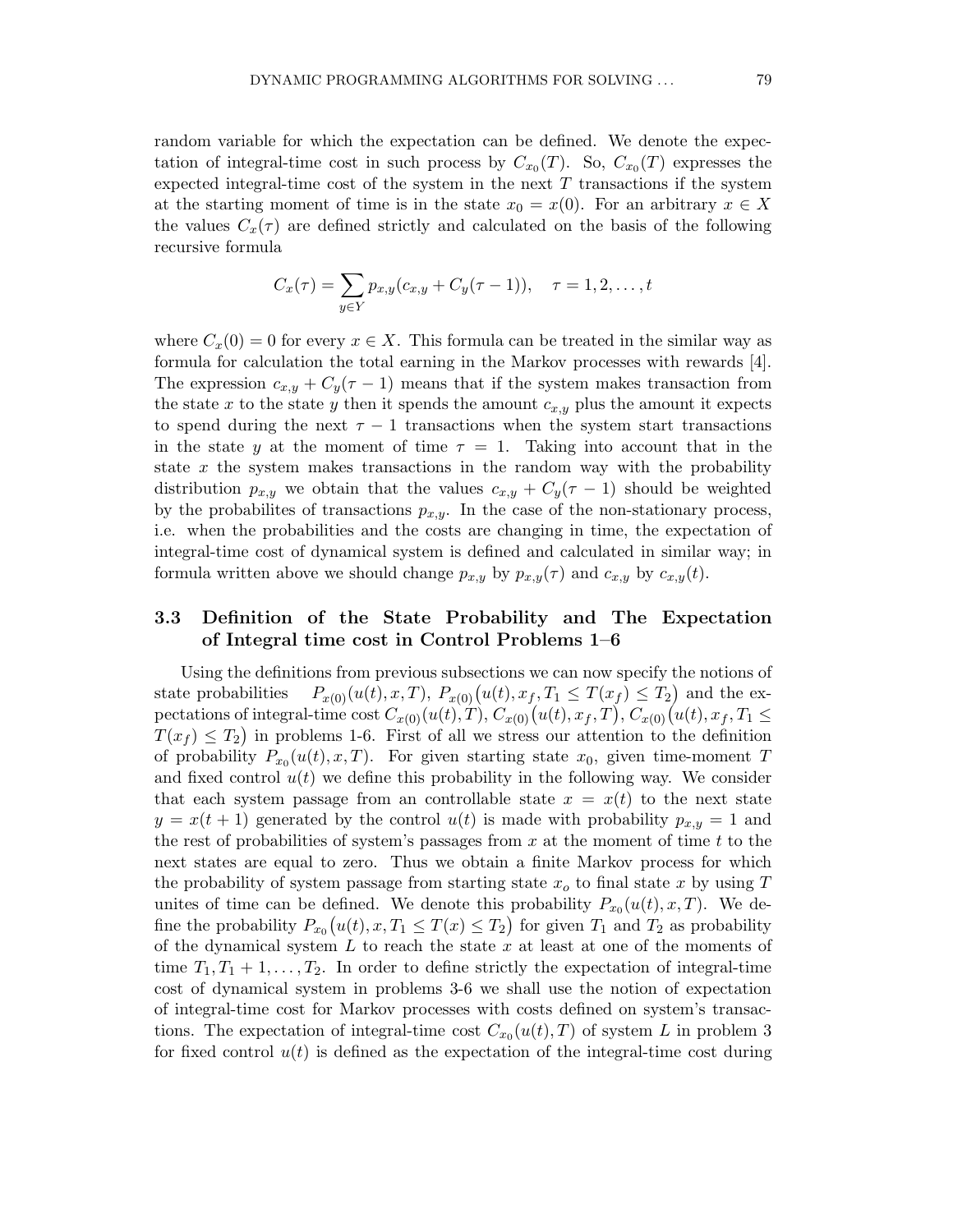T transitions of dynamical system in the Markov process generated by the control  $u(t)$  and the corresponding costs of state's transactions of dynamical system. The expectation  $C_{x_0}(u(t), x, T_1 \leq T(x) \leq T_2)$  in the problems 5 and 6 will made more precise in more detail form in Section 5.

# 4 The Main Approach and Algorithms for Determining the State Probabilities in the Control Problems on Stochastic Networks

In order to provide a better understanding of the main approach and to ground the algorithms for solving the problems formulated in Section 2 we shall use the network representation of the dynamics of the system and will formulate these problems on stochastic network. Note that in our control problems the probabilities and the costs of system's passage from one state to another depend on time. Therefore here we develop time-expended network method from [5, 6] for the stochastic versions of control problems and reduce them to the static cases of the problems. At first we show how to construct the stochastic network and how to solve the problems with fixed number of stages, i.e. we consider the case  $T_1 = T_2 = T$ .

# 4.1 Construction of Stochastic Network and Algorithms for Solving the Problems in the Case  $T_1 = T_2 = T$

If the dynamics of discrete system  $L$  and the information related to the feasible sets  $U_t(x(t))$  and the cost functions  $c_t(x(t), y_t(x(t), u(t)))$  in the problems with  $T_1 =$  $T_2 = T$  are known then our stochastic network can be obtained in the following way. We identify each position  $(x, t)$  which correspond to a dynamic state  $x(t)$  with a vertex  $z = (x, t)$  of the network. So, the set of vertices Z of the network can be represented as follows  $Z = Z_1 \cup Z_2 \cup \cdots \cup Z_T$  where  $Z_t = \{(x, t) | x \in X\}, t =$  $0, 1, 2, \ldots, T$ . To each vector of control parameters  $u(t) \in U_t(x(t))$ ,  $t = 1, 2, \ldots, T-1$ which provide a system passage from the state  $x(t) = (x, t)$  to the state  $x(t + 1) =$  $(y, t + 1)$  we associate in our network a directed edge  $e(z, w) = ((x, t), (y, t + 1))$ from the vertex  $z = (x, t)$  to the vertex  $w = (y, t + 1)$ , i.e., the set of edges E of the network is determined by the feasible sets  $U_t(x(t))$ . After that to each directed edge  $e = (z, w) = ((x, t), (y, t + 1))$  originating in uncontrollable positions  $(x, t)$  we put in correspondence the probability  $p(e) = p(u(t))$ , where  $u(t)$  is the vector of control parameter which provide the passage of the system from the state  $x = x(t)$ to the state  $x(t + 1) = (y, t + 1)$ . Thus if we distinguish in E the subset of edges  $E_N = \{e = (z, w) \in E | z \in Z^N\}$  originating in uncontrollable positions  $Z^N$  then on  $E_N$  we obtain the probability function  $p : E \to R$  which satisfies the condition

$$
\sum_{e \in E^+(z)} p(e) = 1, \ z \in Z^N \setminus Z_T
$$

where  $E^+(z)$  is the set of edges originating in z. In addition in the network we add to the edges  $e = (z, w) = ((x, t), (y, t + 1))$  the costs  $c(z, w) = c((x, t), (y, t + 1))$  $c_t(x(t), x(t+1))$  which correspond to the costs of system's passage from states  $x(t)$ to the states  $x(t + 1)$ . The subset of edges of the graph G originating in vertices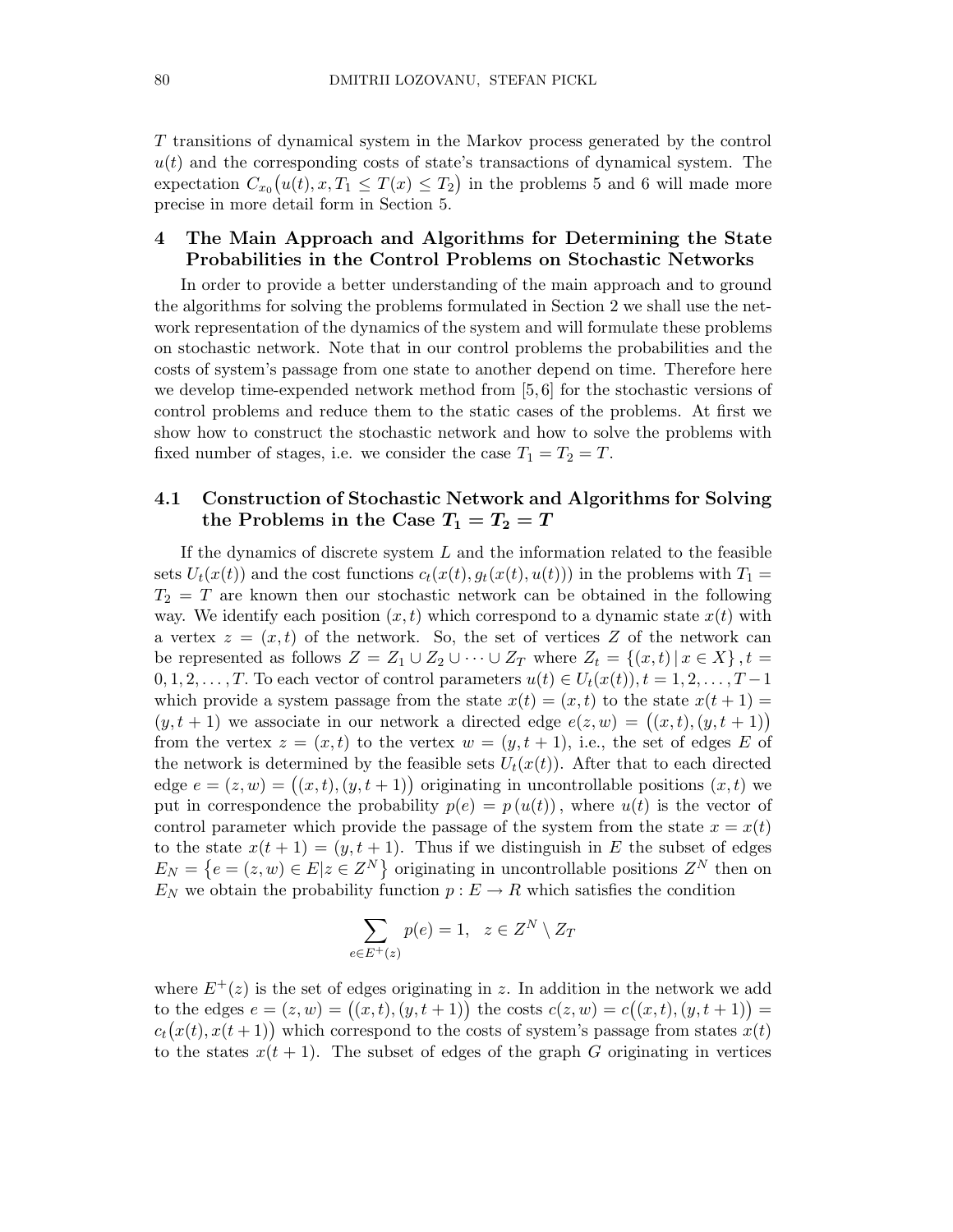$z \in Z^C$  is denoted  $E_C$ , i.e.  $E_C = E \setminus E_N$ . So, our network is determined by the tuple  $(G, Z^C, Z^N, z_0, z_f, c, p, T)$ , where  $G = (Z, E)$  is the graph which describes the dynamics of the system; the vertices  $z_0 = (x, 0)$  and  $z_f = (x_f, 0)$  correspond to the starting and the final states of the dynamical system, respectively; c represents the cost function defined on the set of edges  $E$  and  $p$  is the probability function defined on the set of edges  $E_N$  which satisfy condition (5). Note that  $Z = Z^C \cup Z^N$ , where  $Z^C$  is a subset of vertices of G which correspond to the set of controllable positions of dynamical system and  $Z^N$  is a subset of vertices of G which correspond to the set of uncontrollable positions of system L. In addition we shall use the notation  $Z_t^C$ and  $Z_t^N$ , where  $Z_t^C = \{(x, t) \in Z_t | (x, t) \in Z^C \}$  and  $Z_t^N = \{(x, t) \in Z_t | (x, t) \in Z^C \}$ .

It is easy to observe that after the construction described above the problem 1 in the case  $T_1 = T_2 = T$  can be formulated and solved on stochastic network  $(G, Z^C, Z^N, z_0, z_f, p, T)$ . A control  $u(t)$  of system L in this network means a fixed passage from each controllable position  $z = (x, t)$  to the next position  $z = (x, t)$ through a leaving edge  $e = (z, w) = ((x, t), (y, t + 1))$  generated by  $u(t)$ ; this is equivalent with the prescription to these leaving edges the probability  $p(e) = 1$  of the system's passage from the state  $(x, t)$  to the state  $(y, t + 1)$  considering  $p(e) = 0$ for the rest of leaving edges. In other words a control on stochastic network means an extension of the probability function p from  $E<sub>N</sub>$  to E by adding to the edges  $e \in E \setminus E_N$  the probabilities  $p(e)$  according to the mentioned above rule. We denote this probability function on E by  $p_u$  and will keep in mind that  $p_u(e) = p(e)$  for  $e \in E \setminus E_N$  and on  $E_C$  this function satisfies the following property

$$
p_u : E_C \to \{0, 1\},
$$
  $\sum_{e \in E_C^+(z)} p_u(e) = 1$  for  $z \in Z^C$ 

induced by the control  $u(t)$  in the problems 1–6. If for the problems from section 2 the control  $u(t)$  is given then we denote the stochastic network  $(G, Z^C, Z^N, z_0, z_f, c,$  $p_u, T$ ; If the control  $u(t)$  is not fixed then for the stochastic network we shall use the notation  $(G, Z^C, Z^N, z_o, z_f, c, p, T)$ . For the state probabilities of the system L on this stochastic network we shall use similar notations  $P_{z_0}(u(t), z, T)$ ,  $P_{z_0}(u(t), z, z)$  $T_1 \leq T(z) \leq T_2$  and each time we will specify on which network they are calculated, i.e. will take into account that these probabilities are calculated by using the probability function on edges  $p_u$  which already do not depend on time.

Algorithm 1: Determining the state probabilities of the system in Problem 1 Preliminary step (Step 0): Put  $P_{z_0}(u(t), z_0, 0) = 1$  for the position  $z_0 \in Z$  and  $P_{z_0}(u_p, z, t) = 0$  for the positions  $z \in Z \setminus \{z_0\}.$ 

General step (Step  $\tau, \tau \geq 1$ ): For every  $z \in Z_{\tau}$  calculate

$$
P_{z_0}(u(t), z, \tau) = \sum_{(w,z) \in E^-(z)} P_{z_0}(u(t), w, \tau - 1) p_u(w, z)
$$

where  $E^{-}(z) = \{(w, z) \in E \mid w \in Z_{\tau-1}\}.$  If  $\tau = T$  then stop; otherwise go to the next step.

The correctness of the algorithm follows from definition and network interpretation of the dynamics of system L. In the following we will consider that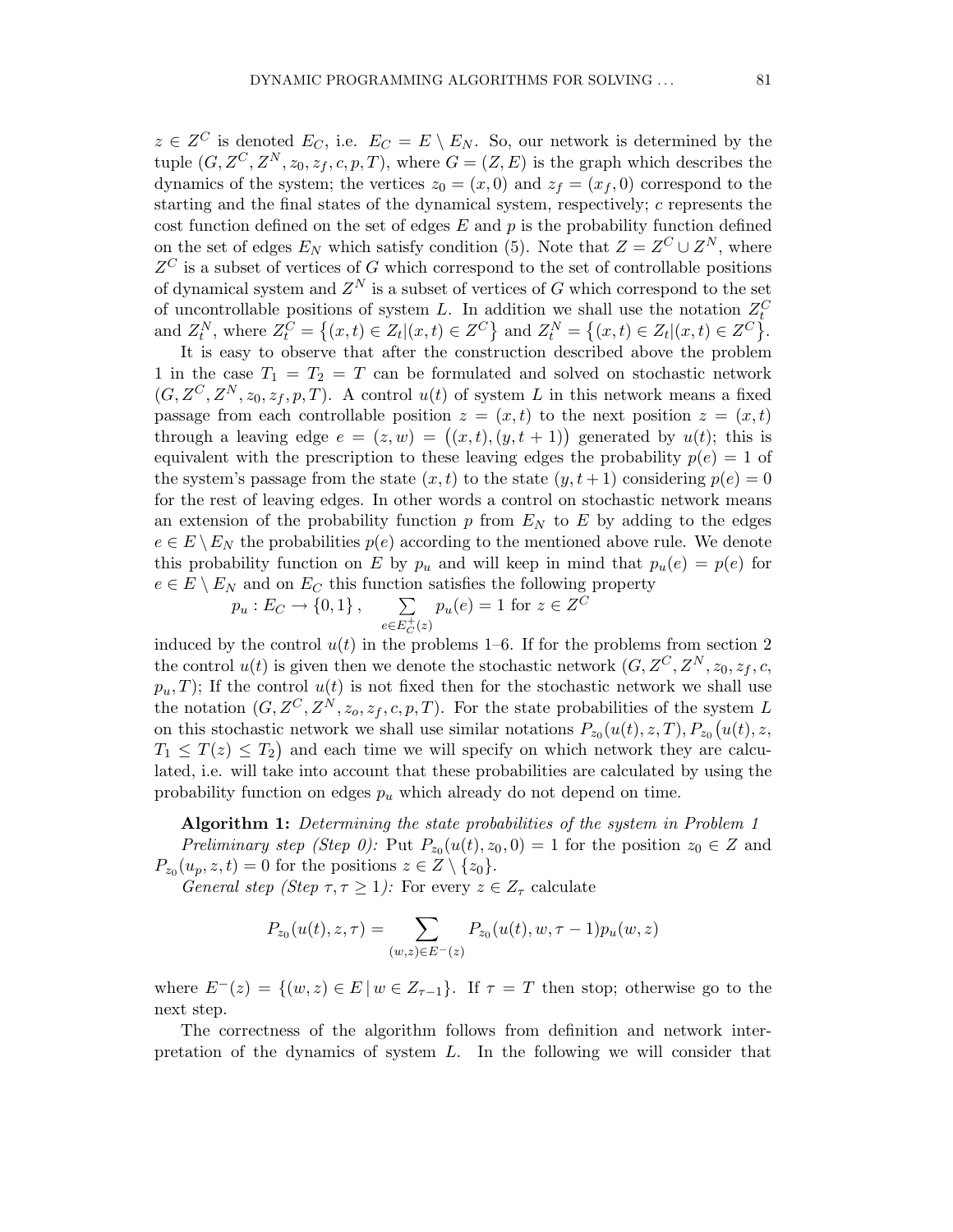for the control problems from Section 2 the condition  $U_t(x(t)) \neq \emptyset$  for every  $x(t) \in X, t = 0, 1, 2, \ldots, T_2 - 1$  holds.

Algorithm 2: Determining the state probability of the system based on backward dynamic programming procedure

Preliminary step (Step 0): Put  $P_{z_f}(u(t), z_f, T) = 1$  for the position  $z_f = (x_f, T)$ and  $P_z(u(t), z, T) = 0$  for the the positions  $z \in Z_T \setminus \{(x_f, T)\}.$ General step (Step  $\tau, \tau \geq 1$ ): For every  $z \in Z_{T-\tau}$  calculate

$$
P_z(u(t), z_f, T) = \sum_{(z,w)\in E^+(z)} P_w(u(t), z_f, T) p_u(z, w)
$$

where  $E^+(z) = \{(z, w) \in E \mid w \in Z_{\tau+1}\}.$  If  $\tau = T$  then stop; otherwise go to next step.

**Theorem 1.** For given control  $u(t)$  Algorithm 2 correctly finds the state probabilities  $P_{(x,T-\tau)}(u(t),x_f,T)$  for every  $x \in X$  and  $\tau = 0,1,2,\ldots,T$ . The running time of the algorithm is  $O(|X|^2T)$ .

Proof. The preliminary step of the algorithm is evident. The correctness of the general step of the algorithm follow from recursive formula at this general step which reflects dynamic programming principle for the state probabilities in simple stochastic process. In order to estimate the running time of the algorithm it is sufficient to estimate the number of elementary operations of general step of the algorithm. It is easy to see that the number of elementary operations for tabulation of state probabilities at the general step is  $O(|X|^2)$ . Taking into account that the number of steps of the algorithms is  $T$  we obtain that the running time of the algorithm is  $O(|X|^2L)$ .  $\Box$ 

**Algorithm 3:** Determining the optimal control for Problem 1 with  $T_1 = T_2 = T$ 

We describe the algorithm for finding the optimal control  $u^*(t)$  and the probabilities  $P_{x(T-\tau)}(u^*(t), x_f, T)$  of system's passage from the states  $x \in X$  at the moment of time  $T - \tau$  to the state  $x_f$  by using  $\tau$  units of time for  $\tau = 0, 1, 2, \ldots, T$ . The algorithm consists of the preliminary, general and final steps. The preliminary and general steps of the algorithm find the values  $\pi_{(x_f, T-\tau)}(z_f, T)$  of positions  $(x, T-\tau) \in Z$ which correspond to probabilities  $P_{x(T-\tau)}(u^*(t), z_f, T)$  of system passages from the state  $x(T - \tau) \in X$  at the moment of time  $T - \tau$  to the state  $x_f(T) \in X$  at the moment of time T when the optimal control  $u^*(t)$  is applied. At the end of the last iteration of general step of the algorithm 2 gives the subset of edges  $E_C(u^*)$  of  $E_C$ which determines the optimal controls. The final step of the algorithm constructs an optimal control  $u^*(t)$  of the problem.

Preliminary step (Step 0): Put  $\pi_{z_f}(x_f,T) = 1$  for the position  $z_f = (x_f,T)$  and  $\pi_z(z_f, T) = 0$  for the positions  $z \in Z_T \setminus \{(x_f, T)\}$ ; in addition put  $E_C(u^*) = \emptyset$ .

General step (Step  $\tau \geq 1, \tau \geq 1$ ): For given  $\tau$  do items a) and b):

a) For each uncontrollable position  $z \in Z_{\tau}^{N}$  calculate

$$
\pi_z(z_f, T) = \sum_{(z,w)\in E^+(z)} \pi_w(x_f, T) p(z, w);
$$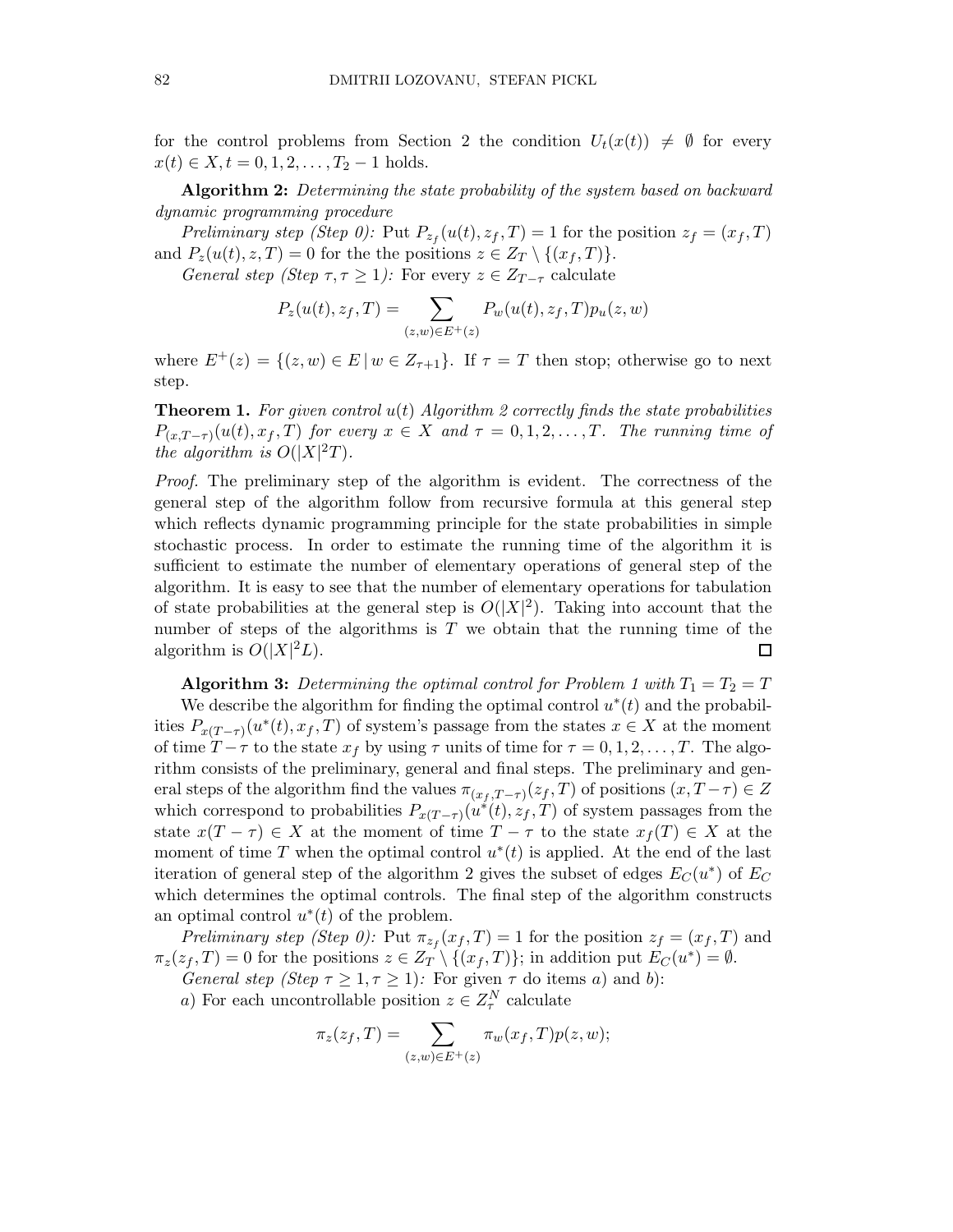b) For each controllable position  $z \in Z_{\tau}^C$  calculate

$$
\pi_z(z_f, T) = \max_{(z,w)\in E^+(x,T-\tau)} \pi_w(z_f, T)
$$

and include in  $E_C^*$  edges  $(z, w)$  which satisfy the condition  $\pi_z(z_f, T) = \pi_w(z_f, T)$ . If  $\tau = T$  then go to Final step; otherwise go to step  $\tau + 1$ .

*Final Step:* Form the graph  $G^* = (Z, E_C^* \cup (E \setminus E_C))$  and fix in  $G^*$  a map

$$
u^*: (x,t) \to (y,t+1) \in X_{G^*}(x,t)
$$
 for  $(x,t) \in Z^C$ 

where  $X_{G^*} = \{(y, t+1) \in Z | ((x, t), (y, t+1)) \in E_C^* \}.$ 

**Theorem 2.** Algorithm 3 correctly finds the optimal control  $u^*(t)$  and the state probability  $P_{x(0)}(u^*(t), x_f, T)$  for an arbitrary starting position  $x(0) \in X$  in problem 1 with  $T = T_1 = T_2$ . The running time of the algorithm is  $O(|X|^2T)$ .

Proof. The general step of the algorithm reflects the principle of optimality of dynamic programming for the problem of determining the control with maximal probabilities  $P_{x(T-\tau)}(u^*(t), x_f, T) = \pi_{(x, T-\tau)}(x_f, T)$  of system's passages from the states  $x \in X$  at the moment of time  $T - \tau$  to the final state at the moment of time T. For each controllable position  $(x, T - \tau) \in Z$  the values  $\pi_{(x, T-\tau)}(z_f, T)$  are calculated on stochastic network in consideration that for given moment of time  $T - \tau$  and given state  $x \in X$  the optimal control  $u^*(T - \tau) \in U_t(x(T - \tau))$  is applied. The computational complexity of the algorithm can be estimated in the same way as in Algorithm 2. Algorithm makes T steps and at each step uses  $O(|X|^2)$  elementary operations. Therefore the running time of the algorithm is  $O(|X|^2T)$  $\Box$ 

# 4.2 Algorithm for determining the state probabilities in the case  $T_1 \neq T_2$

We construct our network using the network  $(G, Z^C, Z^N, z_0, z_f, c, p, T)$  with  $T = T<sub>2</sub>$  obtained according to the construction from Subsection 3.1. In this network we delete all edges originating in vertices  $(x, t)$  for  $t = T_1, T_1+1, \ldots, T_2-1$  preserving edges originating in vertices  $(x, t)$  for  $t = 0, 1, 2, \ldots, T_1 - 1$ . We denote the stochastic network in this case  $(G^0, Z^C, Z^N, z_0, Y, c, p, T_1, T_2)$ , where  $Y = \{(x_f, T_1), (x_f, T_1 +$  $1), \ldots, (x_f, T_2)$  and  $G^0 = (Z, E^0)$  is the graph obtained from G dy deleting all edges which originate in vertices from Y, i.e  $E^0 = E \setminus \{(z, w) \in E | z \in Y\}$ . Let  $P_{z_0}(u(t), Y, T_1 \leq T(Y) \leq T_2)$  be the probability of dynamical system to reach at least one of the states  $(x_f, T_1), (x_f, T_1 + 1), \ldots, (x_f, T_2)$  at the moment of time t such that  $T_1 \le t \le T_2$  if the dynamical system at the moment of time  $\tau = 0$  has the state  $x_0$ .

**Theorem 3.** For an arbitrary feasible control  $u(t)$  and given staring state  $x_0$  of dynamical system L the following formula holds

$$
P_{x_0}(u(t), x_f, T_1 \le T(x_f) \le T_2) = P_{x_0}(u(t), Y, T_1 \le T(Y) \le T_2). \tag{10}
$$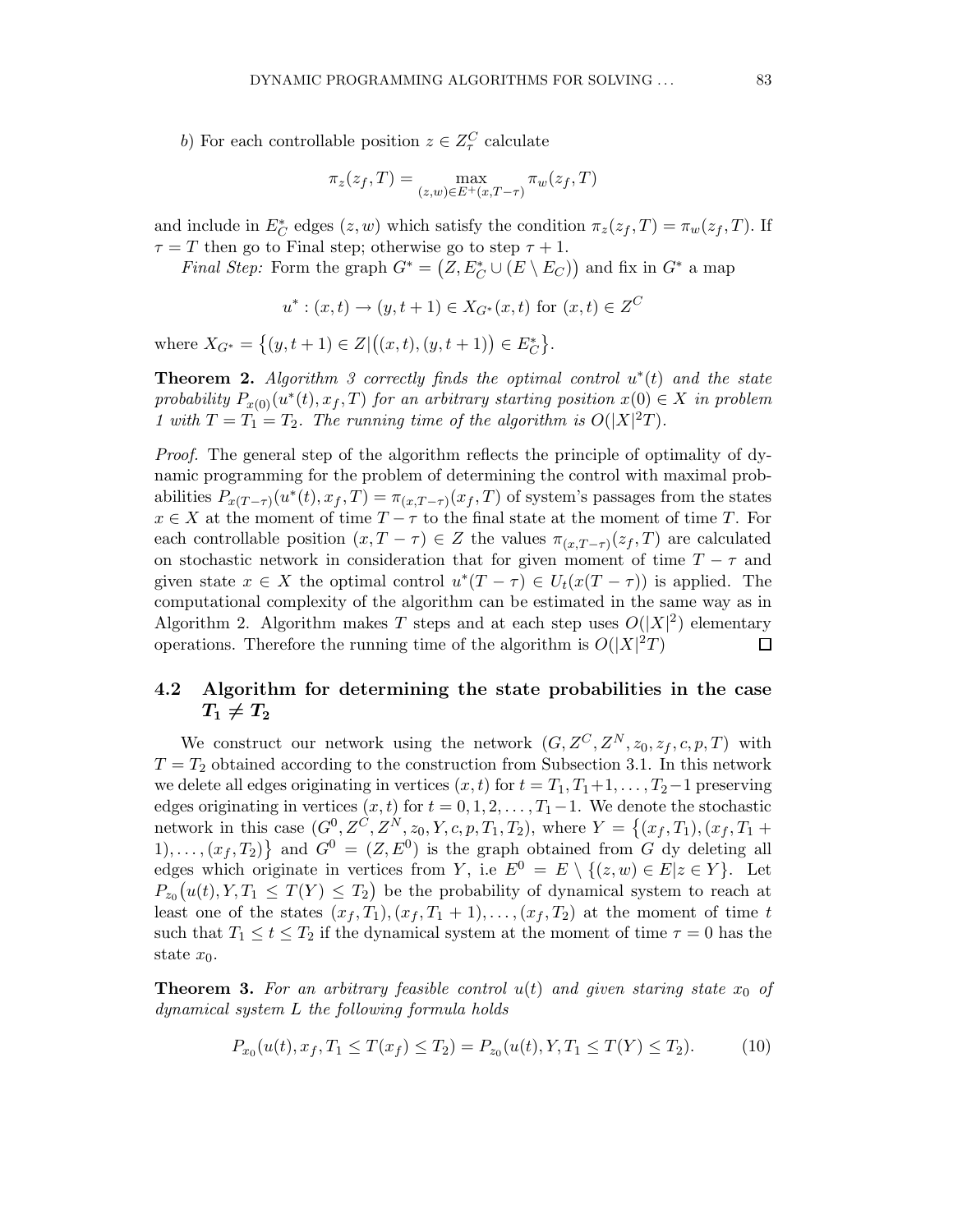Proof. We prove the theorem by using induction principle on the number  $k = T_2 - T_1$ . Let us prove formula (10) for  $k = 1$ . In this case our network  $(G^{0}, Z^{C}, Z^{N}, z_{0}, Y, c, p_{u}, T_{1}, T_{2})$  is obtained from  $(G, Z^{C}, Z^{N}, z_{0}, z_{f}, c, p, T_{2})$  by deleting the edges  $((x_f, T_1), (x_f, T_1 + 1))$  originating in  $(x_f, T_1)$ . For this network we have  $T_2 = T_2 + 1$  and  $Y = (x_f, T_1), (x_f, T_1 + 1)$ . Basing on formula (6) we can write the following equality

$$
P_{x_0}(u(t), x_f, T_1 \le T(x_f) \le T_2) = P_{x_0}u(t), x_f, T_1) + P_{x_0}^{T_1, T_1+1}(u(t), x_f, T_1+1),
$$

where  $P_{x_0}^{T_1,T_1+1}(u(t),x_f,T_1+1)$  for given control  $u(t)$  represents the probability of the system L to reach the state  $x_f$  from  $x_0$  such that it does not pass at the moment of time  $T_1$  through  $x_f$ . Taking into account that in our network all edges originating in  $(x_f, T_1)$  are deleted we obtain

$$
P_{x_0}^{T_1,T_1+1}(u(t),x_f,T_1+1) = P_{z_0}(u(t),(x_f,T_1+1),T_1+1).
$$

This means that

$$
P_{x_0}(u(t), x_f, T_1 \le T(x_f) \le T_2) =
$$
  
= 
$$
P_{z_0}(u(t), (x_f, T_1), T_1) + P_{z_0}(u(t), (x_f, T_1 + 1), T_1 + 1).
$$

If we use the property from Corollary 2 then we obtain formula (10) for  $k = 1$ .

Now assume that formula (10) holds for an arbitrary  $k \geq 1$  an let us prove that it is true for  $k + 1$ .

We apply formula (7) for  $P_{x_0}(u(t), x_f, T_1 \le T(x) \le T_2)$ . Then we obtain

$$
P_{x_o}(u(t), x_f, T_1 \le T(x_f) \le T_1 + k + 1) =
$$
\n
$$
= P_{x_0}(u(t), x_f, T_1 \le T(x_f) \le T_1 + k) + P_{x_o}^{T_1, T_1 + 1, \dots, T_1 + k}(u(t), x_f, T_1 + k + 1)
$$
\n
$$
= P_{x_0}^{T_1, T_1 + 1, \dots, T_1 + k}(u(t), x_f, T_1 + k + 1) \text{ expresses the probability for the system}
$$

where  $P_{x_o}^{I_1}$  $\int_{0}^{\kappa} (u(t), x_f, T_1 + k + 1)$  expresses the probability for the system L to reach the state  $x_f$  and it does not passes at the moment of time  $T_1, T_1+1, \ldots, T_1+k$ through the state  $x_f$ . According to the assumption of induction principle we can write

$$
P_{x_0}(u(t), x_f, T_1 \le T(x_f) \le T_1 + k + 1) =
$$
  
= 
$$
P_{z_0}(u(t), Y \setminus (x_f, T_1 + k + 1), T_1 \le T(Y \setminus (x, T_1 + k + 1) \le T_1 + k) +
$$
  
+ 
$$
P_{x_0}^{T_1, T_1 + 1, \dots, T_1 + k}(u(t), x_f, T_1 + k + 1).
$$

Here in a similar way as in the case  $k = 1$  holds

$$
P_{x_0}^{T_1,T_1+1,\ldots,T_1+k}(u(t),x_f,T_1+k+1)=P_{z_0}(u(t),(x_f,T_1+k+1),T_1+k+1)
$$

because the stochastic network  $(G^0, Z^C, Z^N, z_0, Y, c, p_u, T_1, T_2)$  is obtained from  $(G, Z^C, Z^N, z_0, z_f, c, p, T_2)$  by deleting all edges originating in the vertices  $(x, T_1)$ ,  $(x_f, T_1 + 1), \ldots, (x_f, T_1 + k)$ . So, the following formula holds

$$
P_{x_0}(u(t), x_f, T_1 \le T(x_f) \le T_1 + k + 1) =
$$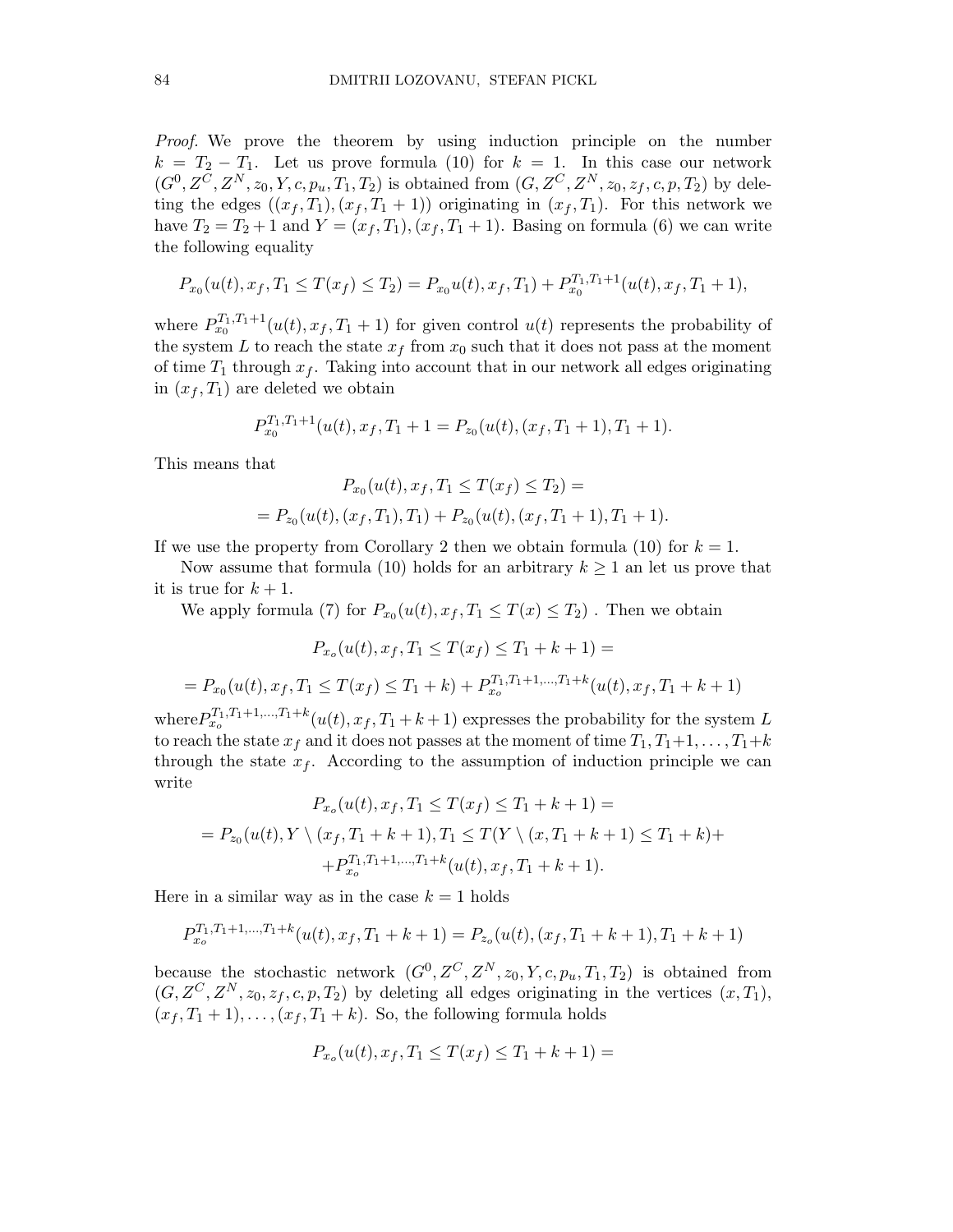$$
= P_{z_0}(u(t), Y \setminus (x_f, T_1 + k + 1), T_1 \le T(Y \setminus (x_f, T_1 + k + 1) \le T_1 + k) +
$$
  
+ 
$$
+ P_{z_0}(u(t), (x_f, T_1 + k + 1), T_1 + k + 1).
$$

Now if we use the property from Corollary 2 of Lemma 1 then we obtain formula (10). П

**Corollary 3.** For an arbitrary feasible control  $u(t)$  and given staring state  $x_0$  of dynamical system L the following formula holds

$$
P_{x_0}(u(t), x_f, T_1 \le T(x_f) \le T_2) = \sum_{k=0}^{T_2 - T_1} P_{z_0}(u(t), (x_f, T_1 + k), T_1 + k).
$$
 (11)

Basing on this result we can calculate  $P_{x_0}(u(t), x_f, T_1 \leq T(x_f) \leq T_2)$  in the following way. We apply Algorithm 1 on network  $(G_f, Z^C, Z^N, z_0, Y, c, p_u, T_1, T_2)$ and determine the state probabilities  $P_{z_0}(u(t), (x, \tau), \tau)$  for every  $(x, \tau) \in Z$  and  $\tau = 0, 1, 2, \ldots, T_2$ . Then on the basis of formula (11) we find the probability  $P_{x_0}(u(t), x_f, T_1 \leq T(x_f) \leq T_2)$ . We can use this fact for an another algorithm for finding the probability  $P_x(u(t), x_f, T_1 \leq T(x_f) \leq T_2)$ . The algorithm finds the probabilities  $P_z(u(t), Z_f, T_1 \leq T(Y) \leq T_2)$  on stochastic network  $(G_f, Z^C, Z^N, z_0, Y, c, p_u, T_1, T_2)$  for every  $z = (x, T - \tau) \in Z$ . Then for  $\tau = T$  we obtain  $P_{x(T-\tau)}(u(t), x_f, T_1 \leq T(x_f) \leq T_2) = P_{(x,T_2-\tau)}(u(t), Y, T_1 \leq T(Y) \leq T_2)$ for every  $\tau = 0, 1, 2, \ldots, T_2$ ; if we fix  $\tau = T_2$  then we find the probabilities  $P_x(u(t), x_f, T_1 \leq T(x_f) \leq T_2).$ 

**Algorithm 4:** Determining the solution of Problem 1 in the case  $T_1 \neq T_2$ 

Preliminary step (Step 0): Put  $P_z(u(t), Y, T_1 \leq T(Y) \leq T_2) = 1$  for every position  $z \in Y$  and  $P_z(u(t), Y, T_1 \le T(y) \le T_2) = 0$  for the positions  $z \in Z_{T_2} \setminus$  $\{(x_f, T_2)\}.$ 

General step (Step  $\tau, \tau \geq 1$ ): Calculate

$$
P_z(u(t), Y, T_1 \le T(Y) \le T_2) = \sum_{(z,w) \in E^0(z)} P_w(u(t), Y, T_1 \le T(Y) \le T_2) p_u(z, w)
$$

for every  $z \in Z_{T_2-\tau} \setminus Y$  where  $E^0(z) = \{(z,w) \in E^0 \mid w \in Z_{\tau+1}\}$ . If  $\tau = T$  then go to final step; otherwise go to step  $\tau + 1$ .

**Theorem 4.** Algorithm 4 correctly finds the state probability  $P_{x(0)}(u^*(t), x_f, T)$  for an arbitrary starting position  $x(0) \in X$  in problem 1 with  $T_1 \leq T_2$ . The running time of the algorithm is  $O(|X|^2T_2)$ .

*Proof.* In algorithm 4 the value  $P_{x_0}(u(t), x_f, T_1 \leq T(x_f) \leq T_2)$  is calculated on the basis of formula (11) applying Algorithm 2 for finding  $P_{(x_0,0)}(u(t), (x_f, T_1 + k), k)$ for  $k = 0, 1, 2, \ldots, T_2 - T_1$ . The application of Algorithm 2 on network with respect to each final position is equivalent with the specification of the preliminary step as it is described in Algorithm 4. So, the algorithm correctly finds the probability for the problem 1 with  $T_1 \neq T_2$ . The general step of the algorithm is made  $T_2$  times. Therefore the running time of the algorithm is  $O(|X|^2T_2)$ . 口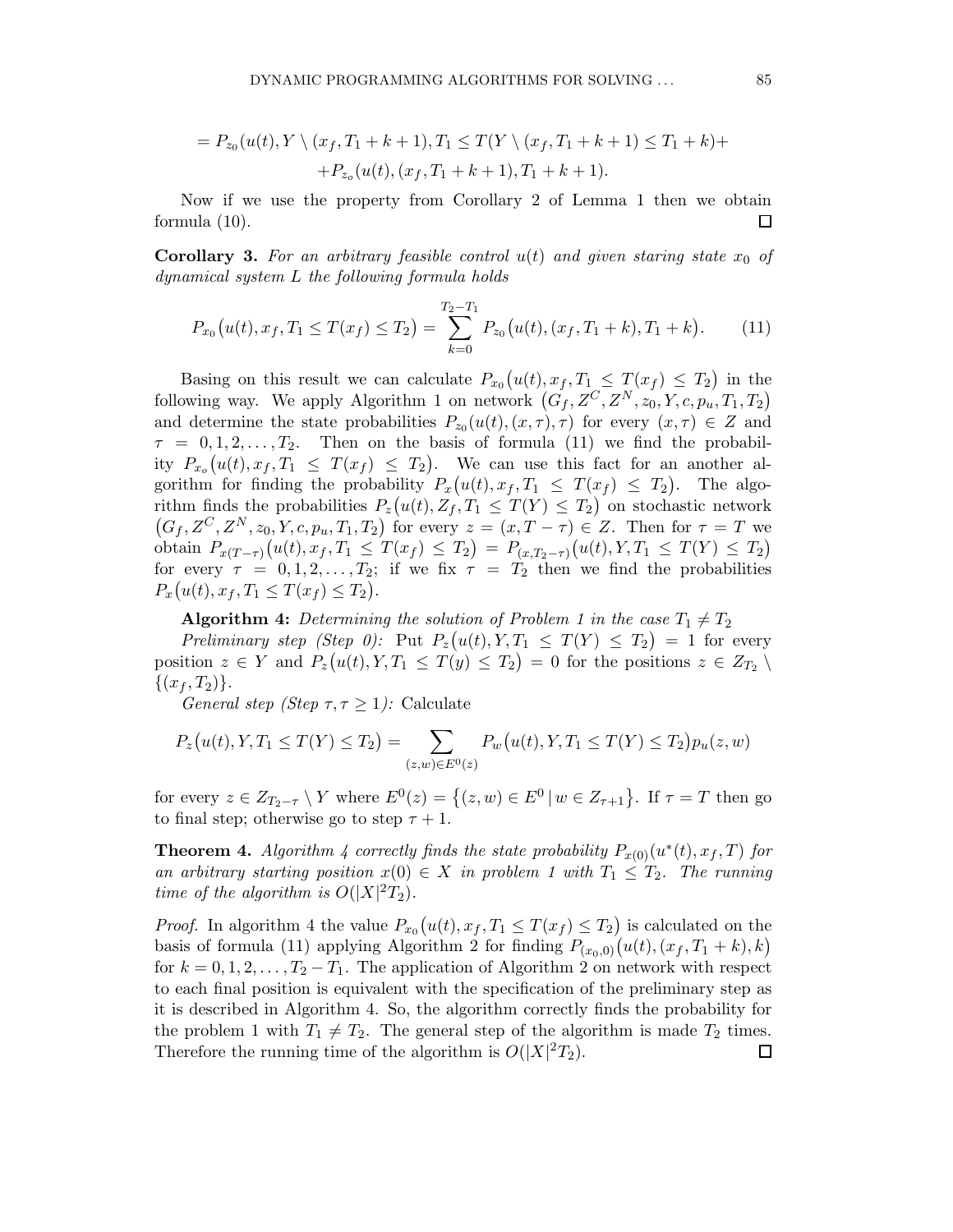Now let us show that the network  $(G^0, Z^C, Z^N, z_0, Y, c, p_u, T_1, T_2)$  can be modified such that Algorithm 4 becomes Algorithm 2 on an auxiliary stochastic network. We make the following non-essential transformations of the structure of the network. In  $G^0 = (Z, E^0)$  we add directed edges

$$
((x_f,T_1),(x_f,T_1+1)),((x_f,T_1+1),(x_f,T_1+2)),\ldots,((x_f,T_2-1),(x_f,T_2)).
$$

To each directed edge  $e_i = ((x_f, T_1 + i), (x_f, T_1 + i + 1)), i = 0, 1, 2, \ldots, T_2 - T_1 - 1$ we define the values  $p(e_i) = 1$  and  $c(e_i) = 0$  which express respectively the probabilities and the costs of system's passage from the positions  $(x_f, T_1 + i)$  to the position  $(x_f, T_1 + i + 1)$ . We denote the network obtained after this construction by  $(G^*, Z^C, Z^N, z_0, z_f, c^*, p_u^*, T_1, T_2)$ , where  $G^* = (Z, E^*)$  is the graph obtained from  $G^0$ by using the construction described above, i.e.  $E^* = E \cup \{((x_f, T_1 + i), (x_f, T_1 + i +$ 1),  $i = 0, 1, 2, \ldots, T_2 - T_1 - 1$ ; the probability and the cost functions  $p_u^*, c^*$  are obtained from  $p_u$  and c, respectively, according to given above additional construction. It is easy to see that if on this network we apply Algorithm 2 considering  $T = T_2$ and  $(x_f, T) = (x_f, T_2)$  then we find the state probabilities  $P_{x_f, T_2-\tau}(u(t), (x_f, T_2), T_2)$ which coincide with the state probabilities  $P_{x_f,T_2-\tau}(u(t), Y, T_1 \leq T(Y) \leq T_2)$ .

#### **Algorithm 5:** Determining the optimal control for Problem 2 with  $T_1 \neq T_1$

The algorithm consists of the preliminary, general and final steps. The preliminary and general steps find the values  $\pi_{(x,T_2-\tau)}(Y,T_1 \leq T(Y) \leq T_2)$  which correspond to probabilities  $P_{(x,T-\tau)}(u^*(t), Y, T_1 \leq T(Y)) \leq T_2$  when the optimal control is taken into account. So, these values represent the probabilities  $P_{x(T-\tau)}(u^*(t), x_f, T_1 \leq T(x_f) \leq T_2)$  of system transactions from the states  $x(T - \tau) \in X$  to the state  $x_f$  when the optimal control  $u^*(t)$  is applied. At the end of the last iteration of general step the subset  $E_C(u^*)$  from  $E_C$  is constructed. This subset determines the set of optimal controls for Problem 2. The final step of the algorithm fixes an optimal control  $u^*(t)$ .

Preliminary step (Step 0): Put  $\pi_{(z,T)}(Y,T_1 \leq T(Y) \leq T_2) = 1$  for every position  $z \in Y$  and  $\pi_z(Y, T_1 \leq T(Y) \leq T_2) = 0$  for every positions  $z \in Z_{T_2} \setminus \{(x_f, T_2)\};$  in addition put  $E_C(u^*) = \emptyset$ .

General step (Step  $\tau, \tau \geq 1$ ): For given  $\tau$  do the following items a) and b): a) For each position  $z \in Z_{\tau}^{N}$  calculate

$$
\pi_z(Y, T_1 \le T(Y) \le T_2) = \sum_{(z,w) \in E^+(z)} \pi_w(Y, T_1 \le T(Y) \le T_2)p(z, w);
$$

b) For each position  $z \in Z_{\tau}^C$  calculate

$$
\pi_z(Y, T_1 \le T(y) \le T_2) = \max_{(z,w) \in E^+(z)} \pi_w(Y, T_1 \le T(y) \le T_2)
$$

and include in the set  $E_C^*$  each edge  $e^* = (z, w)^*$  which satisfy the condition

$$
\pi_z(Y, T_1 \le T(Y) \le T_2) = \pi_w(Y, T_1 \le T(Y) \le T_2).
$$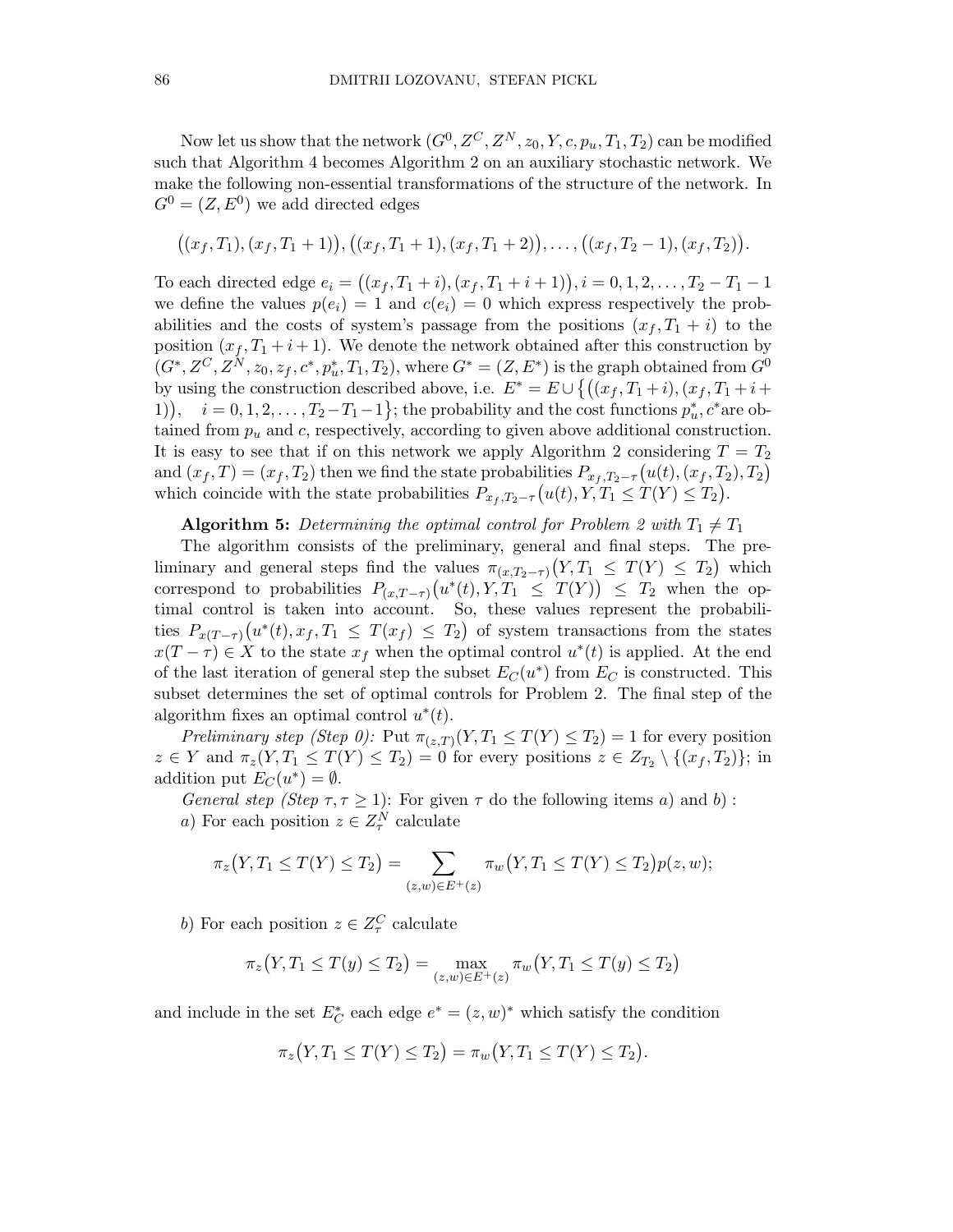If  $\tau = T$  then go to Final step; otherwise go to step  $\tau + 1$ .

*Final Step:* Form the graph  $G^* = (Z, E_C^* \cup (E \setminus E_C))$  and fix in  $G^*$  a map  $u^*: (x,t) \to (y,t+1) \in X_{G^*}(x,t) \text{ for } (x,t) \in Z^C$ where  $X_{G^*} = \{(y, t+1) \in Z | ((x, t), (y, t+1)) \in E_C^* \}.$ 

**Theorem 5.** Algorithm 5 correctly finds the optimal control  $u^*(t)$  and the state probability  $P_{x(0)}(u^*(t), x_f, T)$  for an arbitrary starting position  $x(0) \in X$  in problem 1 with fixed final state  $x_f \in X$  and given  $T = T_1 = T_2$ . The running time of the algorithm is  $O(|X|^2T)$ .

Proof. The proof of this theorem is similar to the prove of Theorem 2. The general step of the algorithm reflects the principle of optimality of dynamic programming for the problem of finding the probabilities  $P_{x(T-\tau)}(u^*(t), x_f, T_1 \leq T(x_f) \leq T(x_f)$  $T_2$ ). These probabilities in stochastic networks correspond to the probabilities  $P_{(x,T_2-\tau)}(u^*(t),Y,T_1 \leq T(Y) \leq T_2) = \pi_{(x,T_2-\tau)}(Y,T_1 \leq T(Y) \leq T_2).$  For each controllable position  $(x, T - \tau)$  the values  $\pi_{(x,T_2-\tau)}(Y, T_1 \leq T(Y) \leq T_2)$ are calculated in consideration that for given moment of time  $T - \tau$  and given state x the optimal control  $u^*(T_2 - \tau) \in U_t(x(T_2 - \tau))$  is applied. Therefore  $\pi_{(x,T_2-\tau)}(Y,T_1 \leq T(Y) \leq T_2) = P_{x(T_2-\tau)}(u^*(t),x_f,T_1 \leq T(Y) \leq T_2)$  for every  $x \in X$  and  $\tau = 0, 1, 2, \ldots, T_2$ . Taking into account that at each step the directed edges  $e^*$  correspond to the optimal control for the corresponding positions on stochastic network, we obtain at the final step the set of edges  $E^*$  which give the optimal control for arbitrary state  $x$  and arbitrary moment of time  $t$ . In the same way as in previous algorithms we can show that the running time of the algorithm is  $O(|X|^2T_2)$ . □

# 5 Algorithms for Determining the Expectation of Integral-Time Cost in Problems 3–6

In this section we describe algorithms for calculation of the expected integraltime costs of state transactions of dynamical system in problems 3-6.

# 5.1 Calculation of the Expectation of Integral-Time cost in Problem 3

The expectation of integral-time cost for dynamical system L on stochastic network  $(G, Z^C, Z^N, z_o, c, p_u, T)$  in problem 3 is defined in analogues way as in Subsection 3.2 using the following recursive formula:

$$
C_z(u(t),T) = \sum_{(z,w)\in E^+(z)} p_u(z,w) (c(z,w) + C_w(u(t),T)),
$$
  

$$
z \in Z_{T-\tau}, \tau = 1,2,\ldots,T,
$$

where  $E^+(z) = \{(z, w) \in E | w \in Z_{T-\tau+1}\}.$  This formula can be treated in the following way. Assume that we should estimate the expected integral-time cost of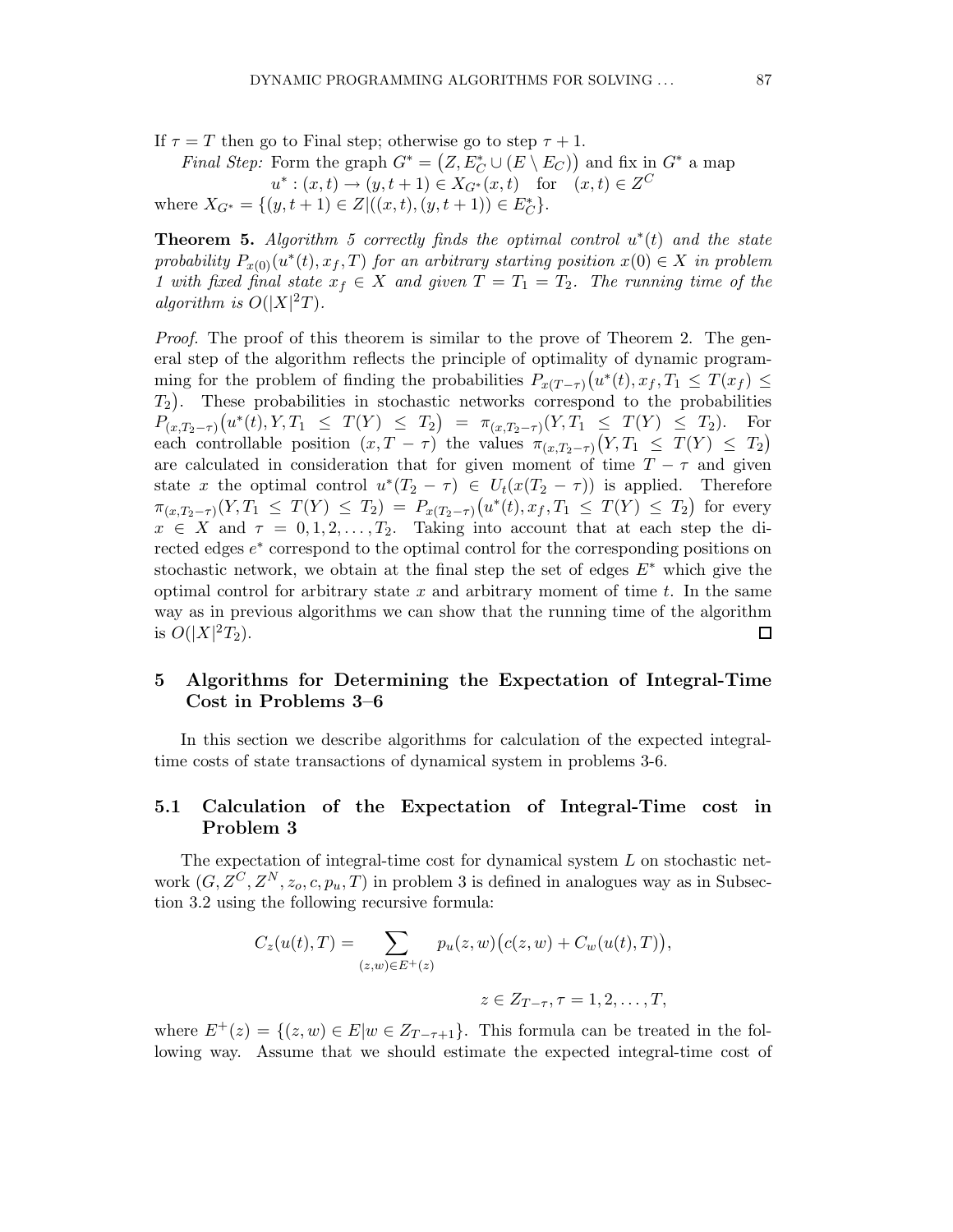system's transactions during  $\tau$  units of time when the system starts transactions in position  $z = (x, T - \tau)$  at the moment of time  $T - \tau$ . If the system makes a transition from the position  $z = (x, T - \tau)$  to the position  $w = (y, T - \tau + 1)$  it will spend the amount  $c(z, w)$  plus the amount it expects to spend if the system starts the remained  $\tau - 1$  transactions in the position  $w = (y, T - \tau + 1)$ . Therefore if the system L at the moment of time  $T - \tau$  is in position  $z = (x, T - \tau)$  then the expected integral-cost of system's transitions from  $z$  must be weighted by he probabilities of such transactions  $p_u(z, w)$  to obtain the total expected integral-time costs.

Algorithm 6: Determining the expectation of integral-time cost in Problem 3 Preliminary Step (Step 0): Put  $C_z(u(t),T) = 0$  for every  $z \in Z_T$ . General Step (Step  $\tau, \tau \geq 1$ ): For each  $z \in Z_{T-\tau}$  calculate

$$
C_z(u(t),T) = \sum_{(z,w)\in E^+(z)} p_u(z,w) (c(z,w) + C_w(u(t),T)).
$$

If  $\tau = T$  then stop; otherwise go to step  $\tau + 1$ .

Algorithm 6 uses the backward dynamic procedure and finds  $C_z(u(t), T)$  for every position  $z \in Z$ . For a fixed position  $z = (x, T - \tau) \in Z$  the value  $C_z(u(t), T)$ corresponds to the expected integral-time cost  $C_{x(T-\tau)}(u(t),T)$  of the system in the next  $\tau$  transactions when it starts in the state  $x = x(T - \tau)$  at the moment of time T –  $\tau$ , i.e.  $C_{(x,T-\tau)}(u(t),T) = C_{x(o)}(u(t),T)$ .

### **Algorithm 7:** Determining the optimal control for problem  $\lambda$

The algorithm consists of the preliminary, general and final steps. At the preliminary and general steps the algorithm finds the optimal values of the expectation of integral-time costs  $C_z(u(t), T)$  which in algorithm are denoted by  $Exp_z(T)$ . For a position  $z = (x, T - \tau)$  the value  $Exp_z(T)$  expresses the expected integral-time cost during  $\tau$  transactions of the system when it starts transactions in the state  $x = x(T - \tau)$  at the moment of time  $T - \tau$ . This value is calculated in the consideration that the optimal control  $u(t)$  is applied. In addition at the general step of the algorithm the possible directed edges  $e^* = ((x, T - \tau), (y, T - \tau + 1))^*$  which correspond to optimal control in the state  $x = x(T - \tau)$  at the moment of time  $T - \tau$  are cumulated in the set  $E_C(u^*)$ . The set of optimal controls is determined by  $E_C(u^*)$ ; at the final step an optimal control is fixed.

Preliminary step (Step 0): Put  $Exp_z(T) = 0$  for  $z \in Z_T$  and  $E_C(u) = \emptyset$ . General step (Step  $\tau$ ,  $\tau \geq 1$ ): For given  $\tau$  do the following items a) and b): a) For each uncontrollable position  $z \in Z_{T-\tau}^{N}$  calculate

$$
Exp_z(T) = \sum_{(z,w)\in E^+(z)} p(z,w) \big(c(z,w) + Exp_w(T)\big);
$$

b) For each controllable position  $z \in Z_{T-\tau}^C$  calculate

$$
Exp_z(T) = \max_{(z,w)\in E^+(z)} \left( c(z,w) + Exp_w(T) \right)
$$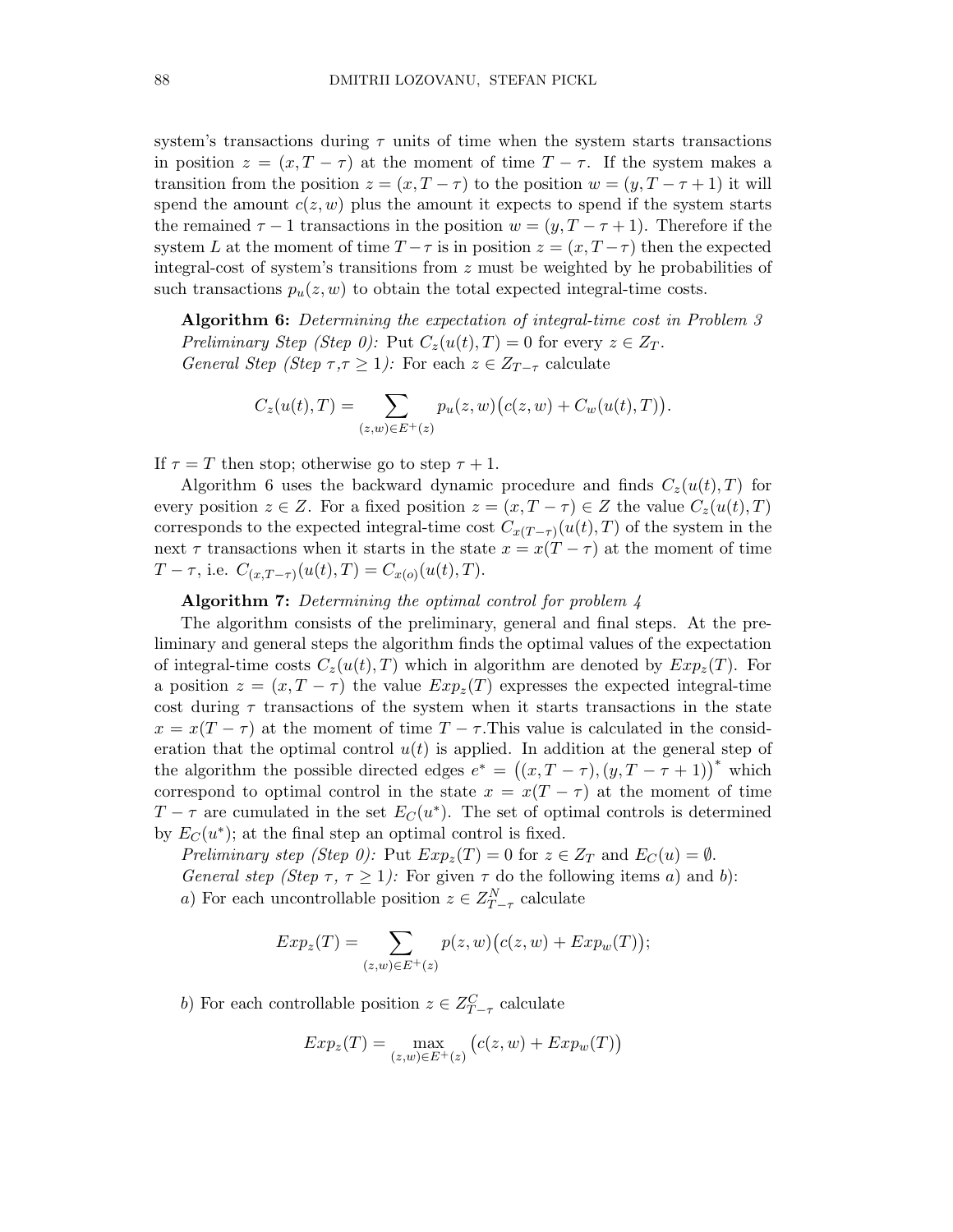and include in the set  $E_C^*$  each edge  $e^* = (z, w)^*$  which satisfies the condition

$$
c((z,w)^*) + Exp_{w^*}(T) = \max_{(z,w)\in E^+(z)} (c(z,w) + Exp_w(T)).
$$

If  $\tau = T$  then go to Final step; otherwise go to step  $\tau + 1$ .

Final Step: Form the graph  $G^* = (Z, E_C^* \cup (E \setminus E_C))$  and fix in  $G^*$  a map  $u^*: (x,t) \to (y,t+1) \in X_{G^*}(x,t)$  for  $(x,t) \in Z^C$ .

**Theorem 6.** Algorithm  $\gamma$  correctly finds the optimal control  $u^*(t)$  and the expected integral-time costs  $C_{x(0)}(T)$  of the system's transactions during T units of time from an arbitrary starting position  $x = x(0) \in X$  in problem 4. The running time of the algorithm is  $O(|X|^2T)$ .

This theorem can be proved in analogues way as Theorem 2.

### 5.2 Determining the Expectations of Integral-Time cost in Problems 5 and 6

For problems 5 and 6 we need to precise what is meant by the expectation of integral-time cost for dynamical system when the state  $x_f$  is reached at the moment of time  $T(x)$  such that  $T_1 \leq T(x) \leq T_2$ . At first let us analyze the case  $T_1 = T_2 = T$ . We consider this problem on stochastic network  $(G, Z^C, Z^N, z_0, z_f, c, p_u, T)$ . If we assume that the final position  $z_f = (x_f, T)$  is reached at the moment of time T then we should consider that the probability of system transaction from an arbitrary starting position  $z = (x, 0)$  to the position  $z_f$  is equal to 1. This means that the probabilities  $p_u(e)$  on edges  $e \in E$  should be redefined or transformed in such way that the mentioned above condition on stochastic network holds.We denote these redefined values by  $p'_{u}(e)$  and call them conditional probabilities. It is evident that if the system never can meet a directed edge  $e \in E$  during transition from a position  $(x, 0)$  to the position  $z_f$  then the conditional probability  $p'_u(e)$  of this edge is equal to zero. So, the first step we should do in the transformation is to delete all such edges from the graph  $G$ . After such transformation we obtain a new graph  $G' = (Z, E')$  in which for some positions  $z \in Z$  the condition  $\sum$  $(z,w) \in E'(z)$  $p(z, w) = 1$ 

is not satisfied (here  $E'(z)$  represents the subset of edges from  $E'$  which in vertex z, i.e.  $E'(z) = \{(z,w) | (z,w) \in E'\}$ . Then we find for each position  $z \in Z$  the value  $\pi(z) = \sum_{x} p_u(z, w)$  and after that for an arbitrary position  $z \in Z$  with  $\overline{(z,w)}\in E'(z)$ 

 $\pi(z) \neq 0$  we make the transformation

$$
p'_u(z, w) = \frac{1}{\pi(z)} p_u(z, w)
$$

for every  $(z, w) \in E'(z)$ . After these transformations we can apply Algorithm 6 on stochastic network  $(G, Z^C, Z^N, z_0, c, p'_u, T)$  with conditional probabilities  $p'_u(e)$ of edges  $e \in E$ ; here  $p'_u(e) = 0$  for  $e \in E \setminus E'$ . If for this network we find  $C_{z_0}(T)$